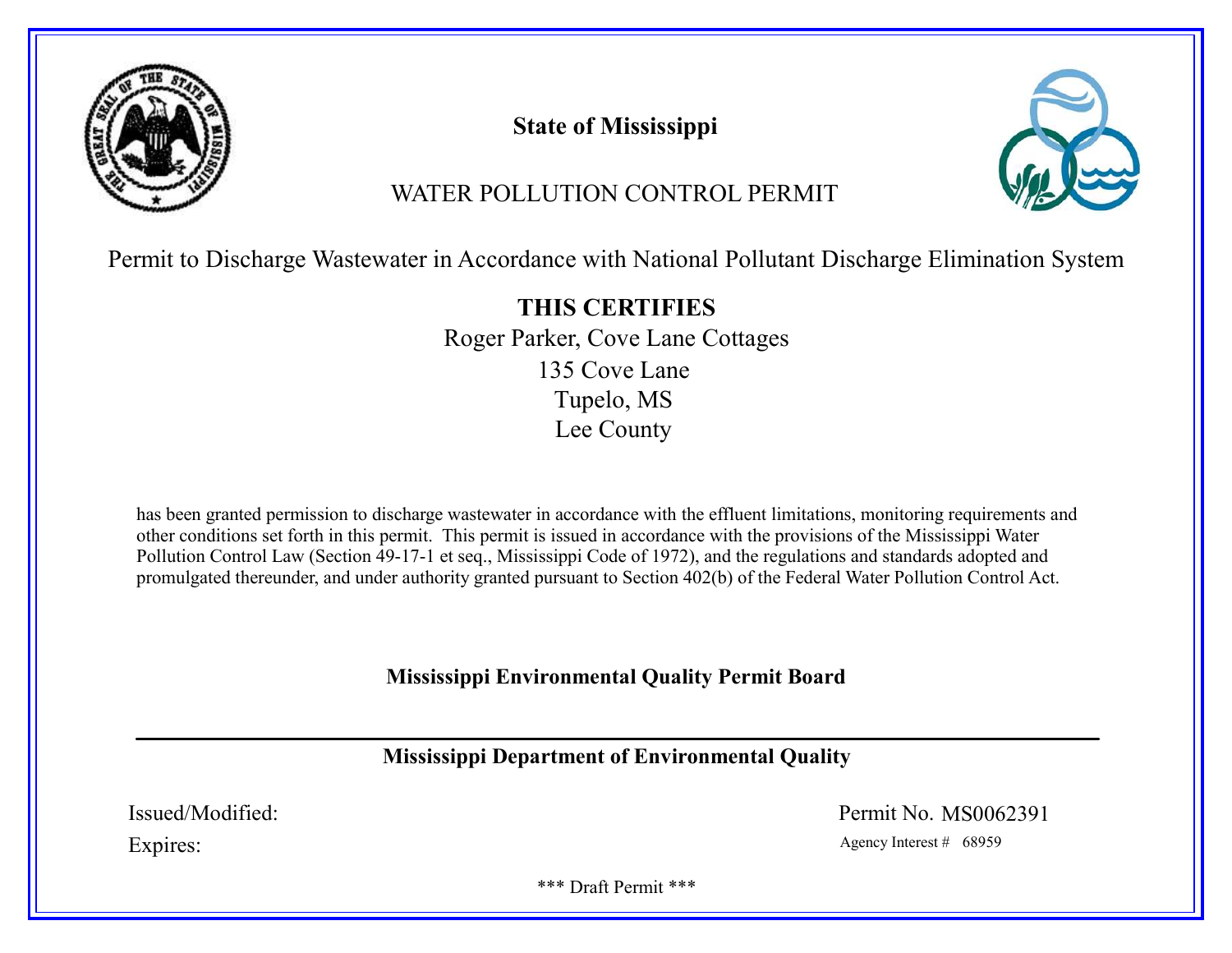# **Table of Contents**

| <b>Other Relevant Documents:</b> |  |
|----------------------------------|--|
| Short Form D                     |  |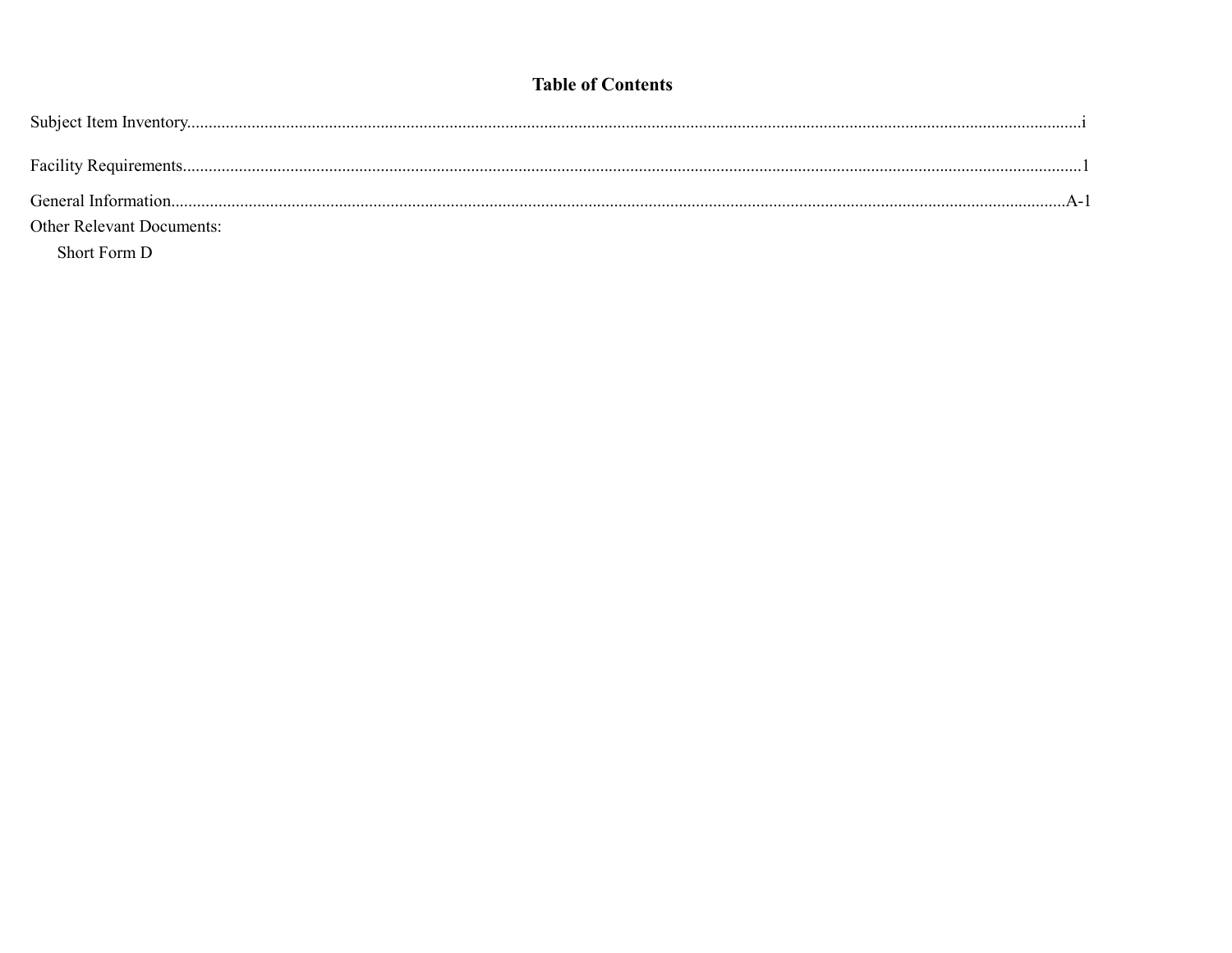## Permit Number:MS0062391 Activity ID No.: PER20220001 Roger Parker, Cove Lane Cottages Subject Item Inventory

# Subject Item Inventory:

| ID                | Designation | <b>Description</b>                           |
|-------------------|-------------|----------------------------------------------|
| AI68959           |             |                                              |
| RPNT <sup>o</sup> | '0000000001 | (Treated Domestic Wastewater)<br>Outfall 001 |

# Receiving Stream Relationships:

| <b>Subject Item</b>                                              | Relationship    | <b>Receiving Stream</b> |
|------------------------------------------------------------------|-----------------|-------------------------|
| : Outfall 001 (Treated Domestic Wastewater)<br>RPNT <sub>2</sub> | Discharges Into | Ditch                   |
|                                                                  | Then Into       | Tulip Creek             |

| <b>KEY</b>                            |                                                |
|---------------------------------------|------------------------------------------------|
| $ACT = Activity$                      | $AI = Agency Interest$                         |
| $AREA = Area$                         | $CAFO =$ Concentrated Animal Feeding Operation |
| $\text{CONT} = \text{Control Device}$ | $EQPT = Equipment$                             |
| $IA = Insignificant Activity$         | $IMPD = Impoundment$                           |
| $MAFO = Animal Feeding Operation$     | $PCS = PCs$                                    |
| $RPNT = Release Point$                | $TRMT = Treatment$                             |
| $WDPT = Without$ Withdrawal Point     |                                                |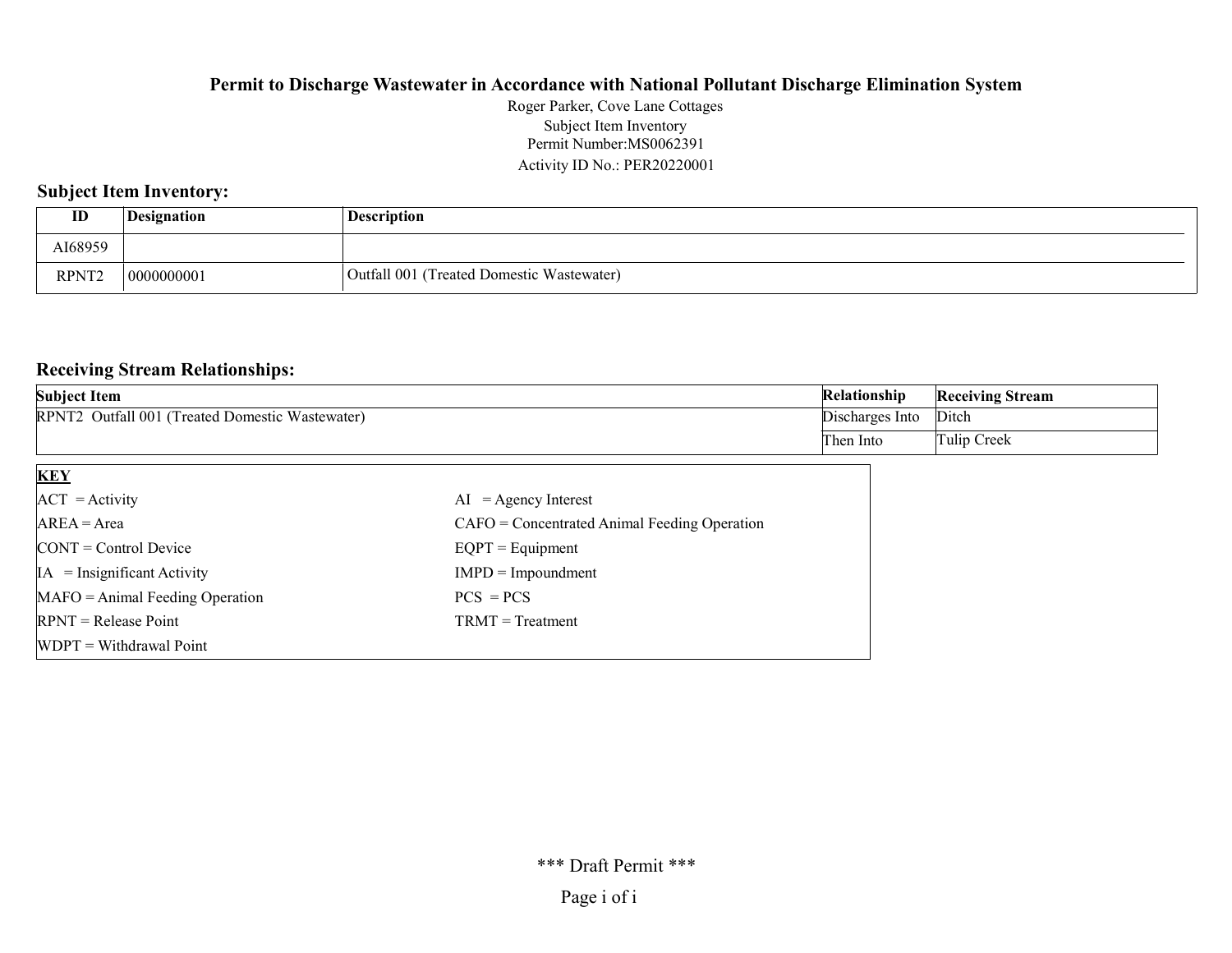# EFFLUENT LIMITATIONS AND MONITORING REQUIREMENTS

#### Outfall 001 (Treated Domestic Wastewater) Subject Item:

#### RPNT0000000002: 0000000001

Such discharges shall be limited and monitored by the permittee as specified below:

|                                                                                | <b>Discharge Limitations</b>                   |                                                       |                                             |                                      |                                         |                                    |                                    | <b>Monitoring Requirements</b> |                           |                     |
|--------------------------------------------------------------------------------|------------------------------------------------|-------------------------------------------------------|---------------------------------------------|--------------------------------------|-----------------------------------------|------------------------------------|------------------------------------|--------------------------------|---------------------------|---------------------|
| <b>Parameter</b>                                                               | <b>Quantity</b> /<br><b>Loading</b><br>Average | <b>Quantity</b> /<br><b>Loading</b><br><b>Maximum</b> | Quantity/<br><b>Loading</b><br><b>Units</b> | Quality /<br>Conc.<br><b>Minimum</b> | <b>Quality</b><br>Conc.<br>Average      | Quality<br>Conc.<br><b>Maximum</b> | Quality /<br>Conc.<br><b>Units</b> | <b>Frequency</b>               | <b>Sample Type</b>        | <b>Which Months</b> |
| <b>Ammonia Nitrogen, Total</b><br>(as N)<br><b>Effluent</b>                    | 0.13<br>Maximum<br>Monthly<br>Average          | 0.19<br>Daily<br>Maximum                              | pounds per<br>day                           | ******                               | 3<br>Maximum<br>Monthly<br>Average      | 4.5<br>Daily<br>Maximum            | mg/L                               | Annually                       | Grab Sampling             | Jan-Dec             |
| <b>Chlorine, total residual</b><br><b>Effluent</b>                             | ******                                         | ******                                                | ******                                      | 0.1<br>Minimum                       | ******                                  | $1.0\,$<br>Maximum                 | mg/L                               | Weekly                         | Grab Sampling             | Jan-Dec             |
| E coli<br><b>Effluent</b>                                                      | ******                                         | ******                                                | ******                                      | ******                               | 126<br>Maximum<br>Monthly<br>Average    | 410<br>Daily<br>Maximum            | # of<br>colonies/100<br>ml         | Annually                       | <b>Grab Sampling</b>      | Jan-Dec             |
| Flow<br><b>Effluent</b>                                                        | 0.005<br>Maximum<br>Monthly<br>Average         | Report<br>Daily<br>Maximum                            | Million<br>Gallons per<br>Day               | ******                               | ******                                  | ******                             | ******                             | Weekly                         | Instantaneous<br>Sampling | Jan-Dec             |
| <b>Nitrogen</b> (Total)<br><b>Effluent</b>                                     | Report<br>Maximum<br>Monthly<br>Average        | Report<br>Daily<br>Maximum                            | pounds per<br>day                           | ******                               | Report<br>Maximum<br>Monthly<br>Average | Report<br>Daily<br>Maximum         | mg/L                               | <b>Quarterly</b>               | Grab Sampling             | Jan-Dec             |
| Oxygen Demand,<br>biochemical, 5-day<br>$(20$ degrees $C$ )<br><b>Effluent</b> | 0.54<br>Maximum<br>Monthly<br>Average          | 0.81<br>Daily<br>Maximum                              | pounds per<br>day                           | ******                               | 13<br>Maximum<br>Monthly<br>Average     | 19.5<br>Daily<br>Maximum           | mg/L                               | Annually                       | Grab Sampling             | Jan-Dec             |
| Oxygen, dissolved<br><b>Effluent</b>                                           | ******                                         | ******                                                | ******                                      | 6.0<br>Minimum                       | ******                                  | ******                             | mg/L                               | Annually                       | Grab Sampling             | Jan-Dec             |
| $\boldsymbol{p}$ H<br><b>Effluent</b>                                          | $******$                                       | ******                                                | ******                                      | 6.0<br>Minimum                       | ******                                  | 9.0<br>Maximum                     | <b>SU</b>                          | Annually                       | Grab Sampling             | Jan-Dec             |

Limits and Monitoring 1 of 2

\*\*\* Draft Permit \*\*\*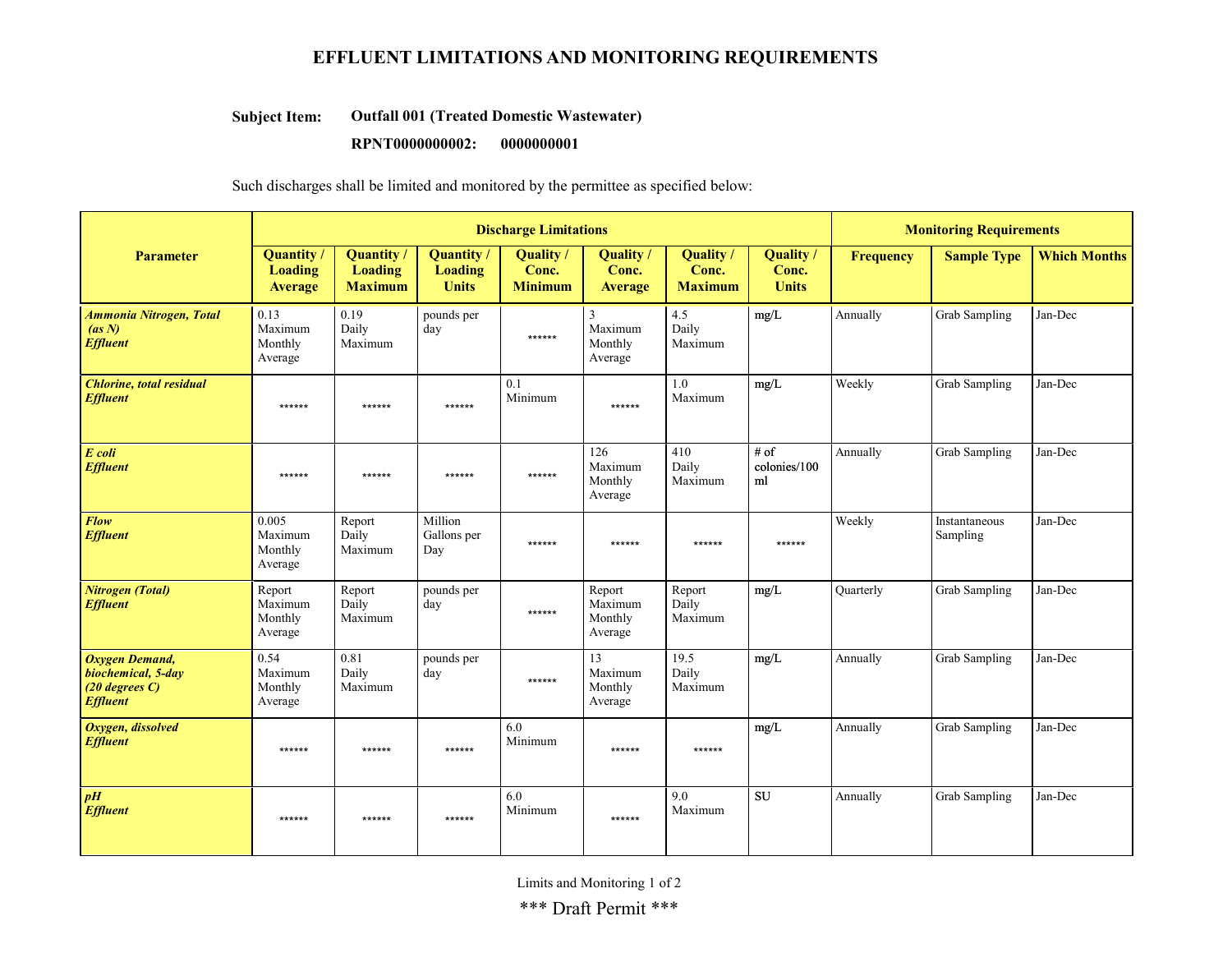# EFFLUENT LIMITATIONS AND MONITORING REQUIREMENTS

#### Outfall 001 (Treated Domestic Wastewater) Subject Item:

#### RPNT0000000002: 0000000001

Such discharges shall be limited and monitored by the permittee as specified below:

|                                                    | <b>Discharge Limitations</b>                          |                                                       |                                                     |                                           |                                           |                                           |                                    | <b>Monitoring Requirements</b> |                    |                     |
|----------------------------------------------------|-------------------------------------------------------|-------------------------------------------------------|-----------------------------------------------------|-------------------------------------------|-------------------------------------------|-------------------------------------------|------------------------------------|--------------------------------|--------------------|---------------------|
| <b>Parameter</b>                                   | <b>Quantity /</b><br><b>Loading</b><br><b>Average</b> | <b>Quantity</b> /<br><b>Loading</b><br><b>Maximum</b> | <b>Quantity</b> /<br><b>Loading</b><br><b>Units</b> | <b>Ouality</b><br>Conc.<br><b>Minimum</b> | <b>Ouality</b><br>Conc.<br><b>Average</b> | <b>Ouality</b><br>Conc.<br><b>Maximum</b> | Quality /<br>Conc.<br><b>Units</b> | Frequency                      | <b>Sample Type</b> | <b>Which Months</b> |
| <b>Phosphorus (Total)</b><br><b>Effluent</b>       | Report<br>Maximum<br>Monthly<br>Average               | Report<br>Daily<br>Maximum                            | pounds per<br>day                                   | ******                                    | Report<br>Maximum<br>Monthly<br>Average   | Report<br>Daily<br>Maximum                | mg/L                               | <b>Quarterly</b>               | Grab Sampling      | Jan-Dec             |
| <b>Solids (Total Suspended)</b><br><b>Effluent</b> | 1.25<br>Maximum<br>Monthly<br>Average                 | 1.88<br>Daily<br>Maximum                              | pounds per<br>day                                   | ******                                    | 30<br>Maximum<br>Monthly<br>Average       | 45<br>Daily<br>Maximum                    | mg/L                               | Annually                       | Grab Sampling      | Jan-Dec             |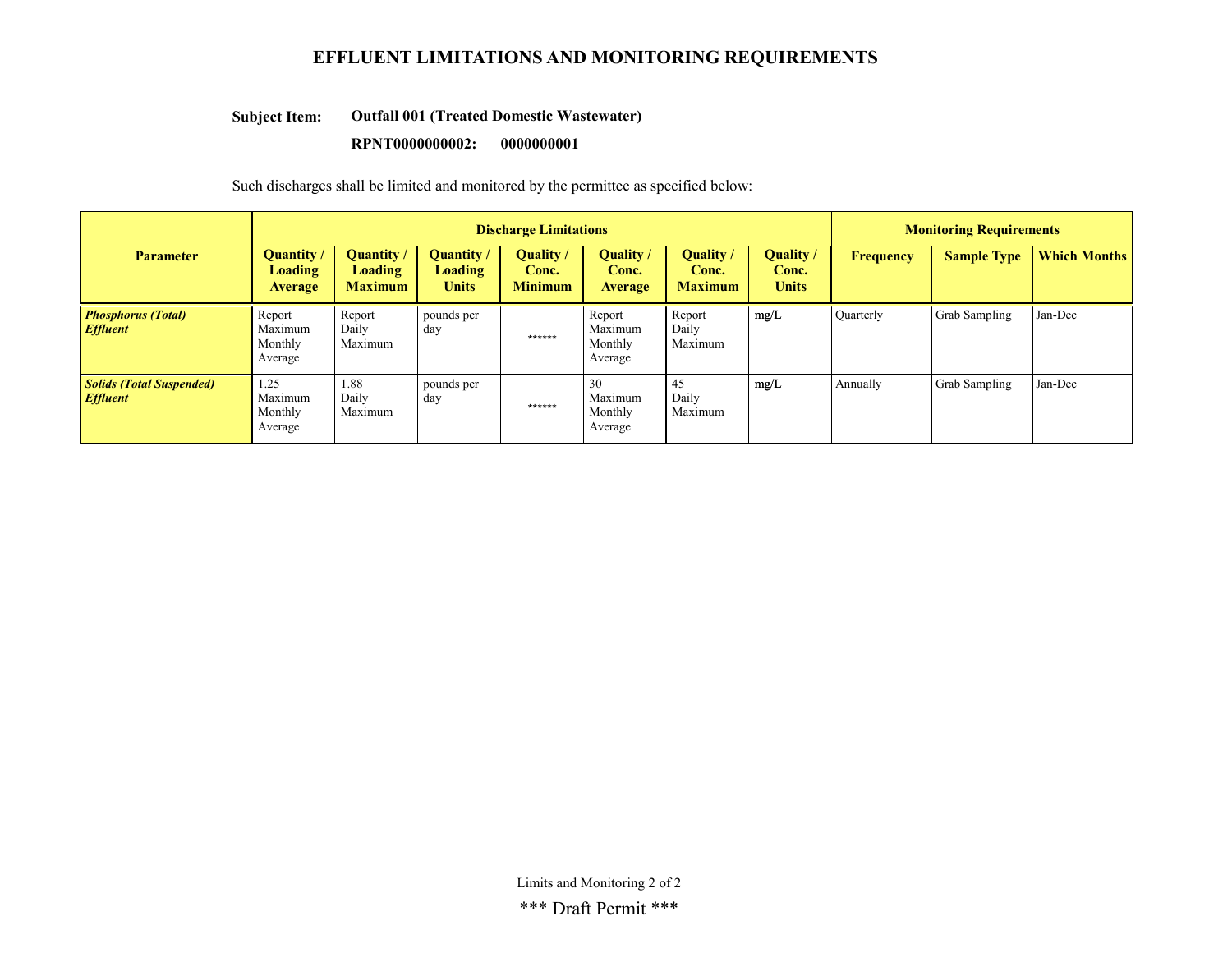Roger Parker, Cove Lane Cottages Facility Requirements Permit Number:MS0062391 Activity ID No.: PER20220001

# AI0000068959:

Limitation Requirements:

| Condition |           |                                                                                                                                                                                                                                                                                                                                                                                                                                                                                                                                                                                                                                                                                                                                                                                                                                                                                                                                                                                                                                                                                                                               |
|-----------|-----------|-------------------------------------------------------------------------------------------------------------------------------------------------------------------------------------------------------------------------------------------------------------------------------------------------------------------------------------------------------------------------------------------------------------------------------------------------------------------------------------------------------------------------------------------------------------------------------------------------------------------------------------------------------------------------------------------------------------------------------------------------------------------------------------------------------------------------------------------------------------------------------------------------------------------------------------------------------------------------------------------------------------------------------------------------------------------------------------------------------------------------------|
| No.       | Parameter | Condition                                                                                                                                                                                                                                                                                                                                                                                                                                                                                                                                                                                                                                                                                                                                                                                                                                                                                                                                                                                                                                                                                                                     |
| $L-1$     |           | The Office of Pollution Control must concur with engineered plans and specifications for the installation or modification of the<br>wastewater treatment facility and sewer collection system prior to the commencement of construction. After the completion of<br>construction, but before the commencement of wastewater disposal by either discharge or land application, the permittee must,<br>through a letter signed by a professional engineer, certify to the Office of Pollution Control that the project has been constructed in<br>accordance with submitted plans and specifications. If any changes to the initially reviewed plans and specifications are made,<br>"as-built" drawings with a list of all changes must also be submitted for the Office of Pollution Control's concurrence. The Office<br>of Pollution Control will not process applications for future reissuances of the permit unless the applicant either submits the<br>engineer's certification or submits a notification that there has been no commencement of wastewater disposal. [11 Miss. Admin.<br>Code Pt. 6, Ch. 1, Subch. 1.] |
| $L-2$     |           | The effluent shall not cause an accumulation of solids or sewage sludges in the receiving stream. [11 Miss. Admin. Code Pt. 6,R.<br>2.2.A(2).                                                                                                                                                                                                                                                                                                                                                                                                                                                                                                                                                                                                                                                                                                                                                                                                                                                                                                                                                                                 |
| $L-3$     |           | There shall be no discharge of floating solids or visible foam in other than trace amounts. [11 Miss. Admin. Code Pt. 6, R.<br>2.2.A(2).                                                                                                                                                                                                                                                                                                                                                                                                                                                                                                                                                                                                                                                                                                                                                                                                                                                                                                                                                                                      |
| $L-4$     |           | The discharges shall not cause the occurrence of a visible sheen on the surface of the receiving waters. [11 Miss. Admin. Code Pt.<br>6, R. 2.2.A(2).                                                                                                                                                                                                                                                                                                                                                                                                                                                                                                                                                                                                                                                                                                                                                                                                                                                                                                                                                                         |
| $L-5$     |           | Samples taken in compliance with the monitoring requirements specified in this permit shall be taken at the nearest accessible<br>point after final treatment but prior to mixing with the receiving stream or as otherwise specified in this permit. [11 Miss. Admin.<br>Code Pt. 6, R. 1.1.4.A(28).]                                                                                                                                                                                                                                                                                                                                                                                                                                                                                                                                                                                                                                                                                                                                                                                                                        |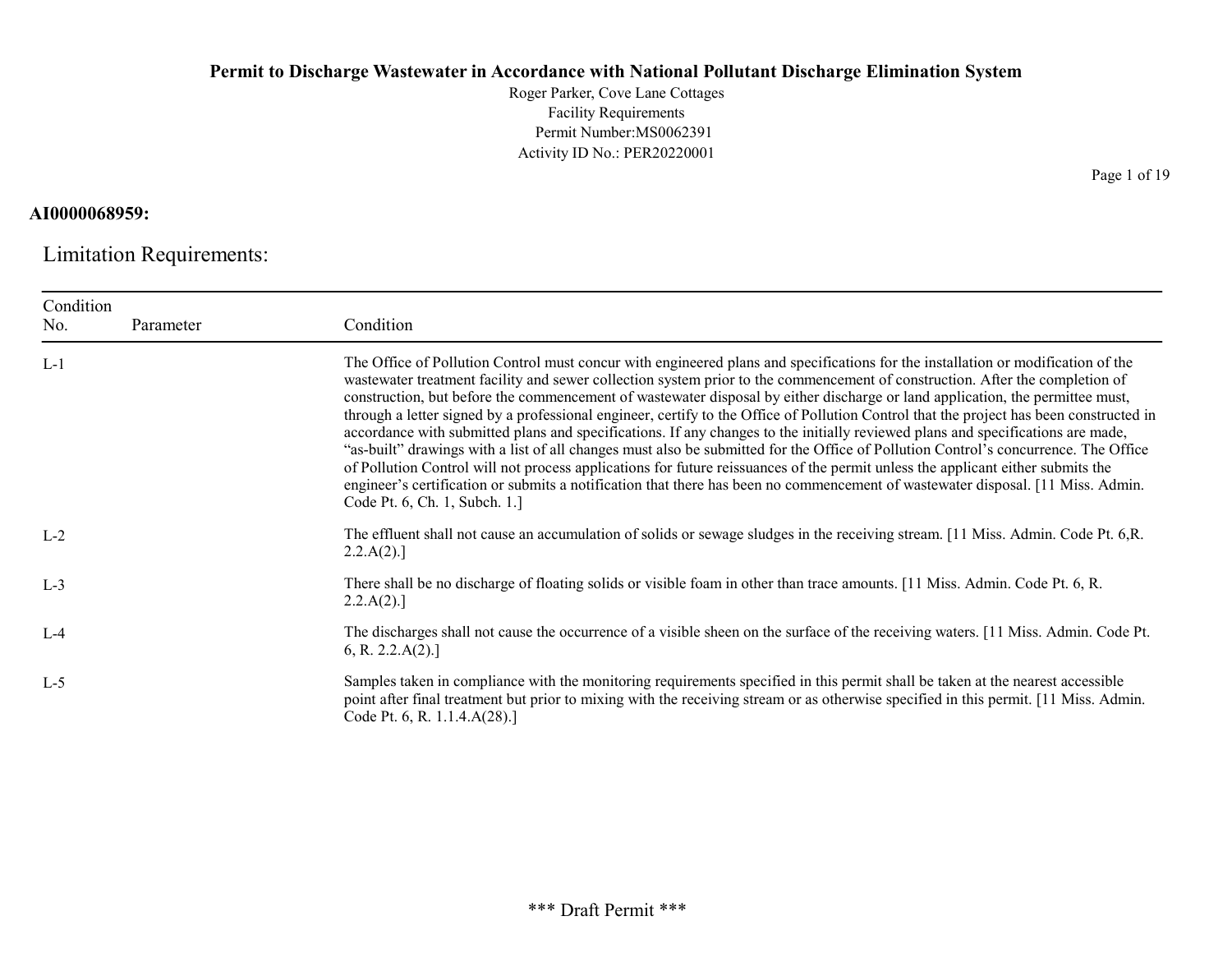Roger Parker, Cove Lane Cottages Facility Requirements Permit Number:MS0062391 Activity ID No.: PER20220001

AI0000068959 (continued):

Record-Keeping Requirements:

| Condition        |                                                                                                                                                                                                                                                                                                                    |
|------------------|--------------------------------------------------------------------------------------------------------------------------------------------------------------------------------------------------------------------------------------------------------------------------------------------------------------------|
| No.              | Condition                                                                                                                                                                                                                                                                                                          |
| $R-1$            | Recording of Results                                                                                                                                                                                                                                                                                               |
|                  | For each measurement or sample taken pursuant to the requirements of this permit, the permittee shall maintain records of all information obtained from such<br>monitoring including:                                                                                                                              |
|                  | (1) The exact place, date, and time of sampling;<br>(2) The dates the analyses were performed;<br>(3) The person(s) who performed the analyses;<br>(4) The analytical techniques, procedures or methods used; and                                                                                                  |
|                  | (5) The results of all required analyses. [11 Miss. Admin. Code Pt. 6, R. $1.1.4.A(29)(a).$ ]                                                                                                                                                                                                                      |
|                  | Submittal/Action Requirements:                                                                                                                                                                                                                                                                                     |
| Condition<br>No. | Condition                                                                                                                                                                                                                                                                                                          |
| $S-1$            | Submit certification: Due as described. The Permittee shall submit an engineer's certification for the wastewater treatment and collection system as described in<br>condition L-5 of the permit. [11 Miss. Admin. Code Pt. 6. Ch. 1. R. 1.1.6.B]                                                                  |
| $S-2$            | Reporting                                                                                                                                                                                                                                                                                                          |
|                  | Monitoring results obtained during the previous reporting period shall be summarized and reported on a Discharge Monitoring Report (DMR). DMR data must be<br>submitted submitted electronically using the MDEQ NetDMR system NO LATER THAT THE 28TH DAY OF THE MONTH FOLLOWING THE COMPLETED<br>REPORTING PERIOD. |
|                  | DMRs and all other reports required herein, shall be signed in accordance with 11 Miss. Admin. Code Pt. 6, R. 1.1.4.A(15)(c)(1). of the Mississippi Wastewater<br>Regulations. [11 Miss. Admin. Code Pt. 6, R. 1.1.4.A(15)c(1)., 40 CFR 122.21(1)(4)(i)]                                                           |

Page 2 of 19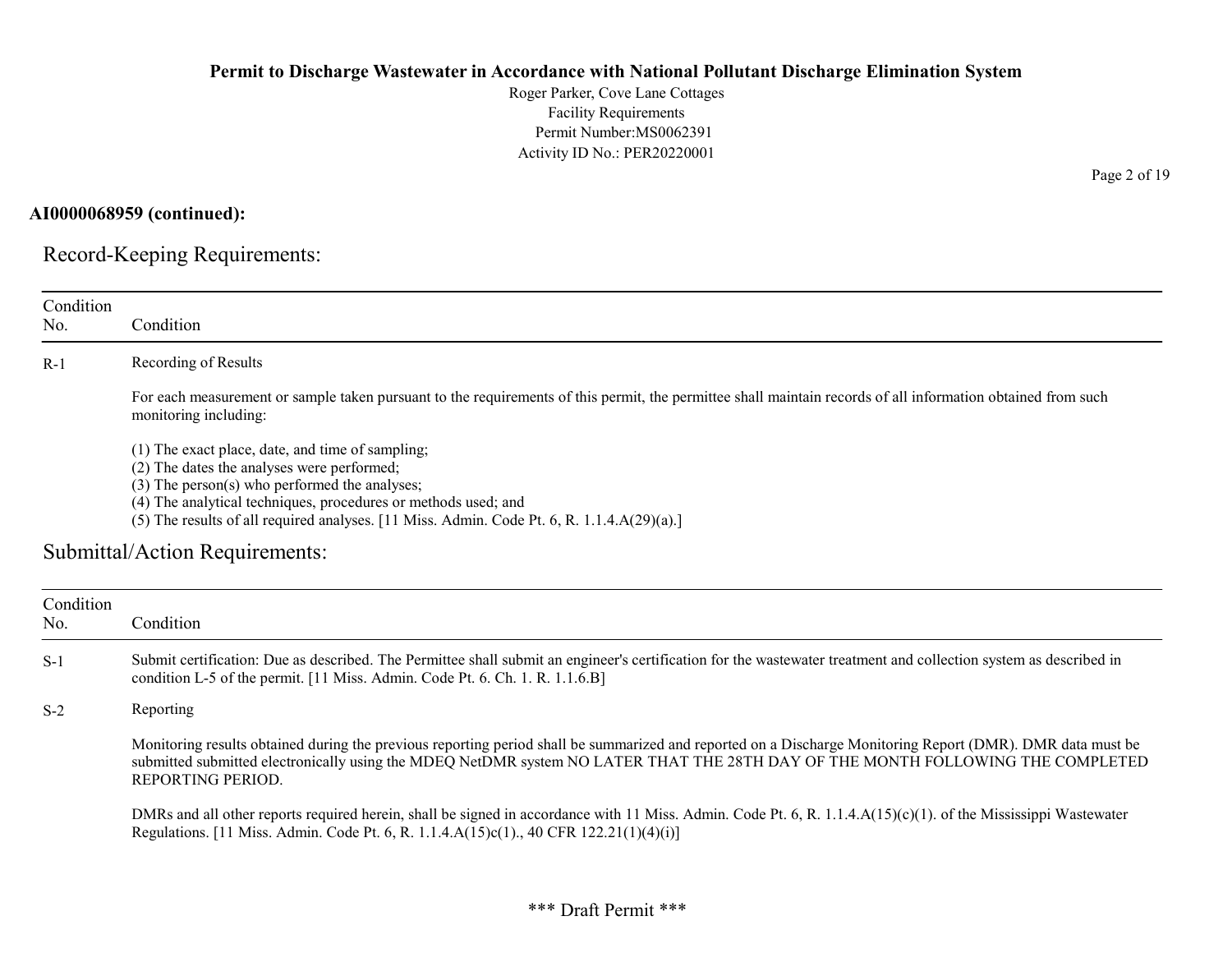Roger Parker, Cove Lane Cottages Facility Requirements Permit Number:MS0062391 Activity ID No.: PER20220001

# AI0000068959 (continued):

Submittal/Action Requirements:

| Condition<br>No. | Condition                                                                                                                                                                                                                                                                                                                                                                                                                                                                                                                                                                                                                                                                                                           |
|------------------|---------------------------------------------------------------------------------------------------------------------------------------------------------------------------------------------------------------------------------------------------------------------------------------------------------------------------------------------------------------------------------------------------------------------------------------------------------------------------------------------------------------------------------------------------------------------------------------------------------------------------------------------------------------------------------------------------------------------|
| $S-3$            | Noncompliance Notification - Twenty-Four Hour Reporting                                                                                                                                                                                                                                                                                                                                                                                                                                                                                                                                                                                                                                                             |
|                  | (1) The permittee shall report any noncompliance which may endanger health or the environment. Any information shall be provided orally within 24 hours from<br>the time the permittee becomes aware of the circumstances. A written submission shall also be provided within 5 days of the time the permittee becomes aware of<br>the circumstances. The written submission shall contain a description of the noncompliance and its cause; the period of noncompliance, including exact dates and<br>times, and if the noncompliance has not been corrected, the anticipated time it is expected to continue; and steps taken or planned to reduce, eliminate, and/or<br>prevent recurrence of the noncompliance. |
|                  | (2) The following shall be included as information which must be reported within 24 hours under this paragraph.<br>(i) Any unanticipated bypass which exceeds any effluent limitation in the permit.<br>(ii) Any upset which exceeds any effluent limitation in the permit.<br>(iii) Violation of a maximum daily discharge limitation for any of the pollutants listed by the Permit Board in the permit to be reported within 24 hours.<br>(iv) The Executive Director may waive the written report on a case-by-case basis for reports under paragraph (1) of this section if the oral report has been received<br>within 24 hours.                                                                              |
|                  | The Executive Director may waive the written report on a case-by-case basis for reports under paragraph (1) of this section if the oral report has been received<br>within 24 hours.                                                                                                                                                                                                                                                                                                                                                                                                                                                                                                                                |
|                  | All reports required by this condition which are submitted after December 20, 2025, shall be submitted by the permittee electronically as instructed by MDEQ. [11<br>Miss. Admin. Code Pt. 6, R. 1.1.4.A(29)(e)., 40 CFR 122.41.(1)(6)]                                                                                                                                                                                                                                                                                                                                                                                                                                                                             |
| $S-4$            | Noncompliance Notification - Other Noncompliance                                                                                                                                                                                                                                                                                                                                                                                                                                                                                                                                                                                                                                                                    |
|                  | The permittee shall report all instances of noncompliance not reported under the twenty-four hour reporting requirements, at the time monitoring reports are<br>submitted or within 30 days from the end of the month in which the noncompliance occurs. The reports shall contain the same information as is required under the<br>twenty-four hour reporting requirements contained in this permit.                                                                                                                                                                                                                                                                                                               |
|                  | All reports required by this condition which are submitted after December 20, 2025, shall be submitted by the permittee electronically as instructed by MDEQ. [11]<br>Miss. Admin. Code Pt. 6, R. 1.1.4.A(29)(f)., 40 CFR 122.41.(1)(7)]                                                                                                                                                                                                                                                                                                                                                                                                                                                                            |

\*\*\* Draft Permit \*\*\*

Page 3 of 19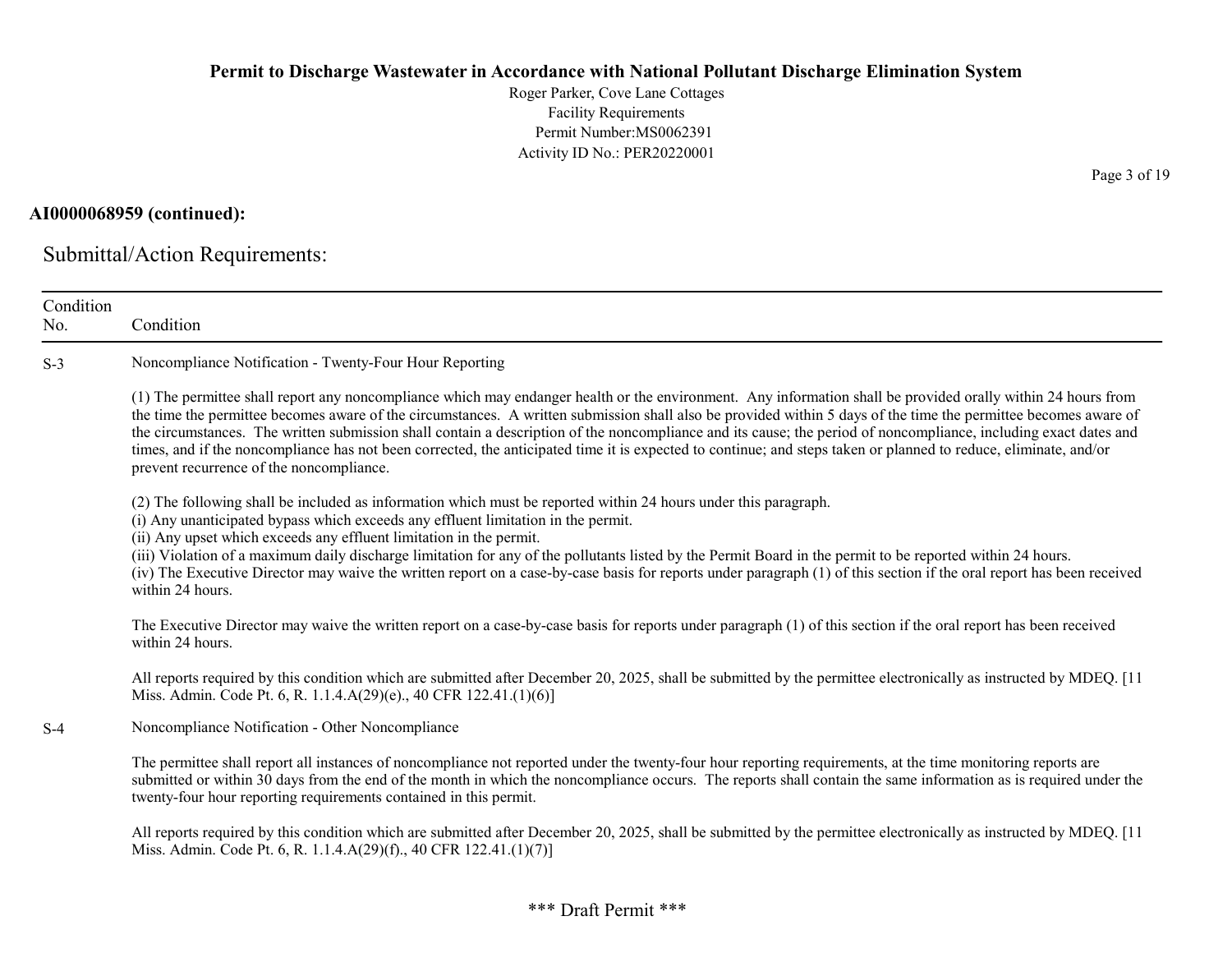Roger Parker, Cove Lane Cottages Facility Requirements Permit Number:MS0062391 Activity ID No.: PER20220001

# AI0000068959 (continued):

Submittal/Action Requirements:

| Condition<br>No. | Condition                                                                                                                                                                                                                                                                                                                                                                                                                            |
|------------------|--------------------------------------------------------------------------------------------------------------------------------------------------------------------------------------------------------------------------------------------------------------------------------------------------------------------------------------------------------------------------------------------------------------------------------------|
| $S-5$            | Noncompliance Notification - Other Information                                                                                                                                                                                                                                                                                                                                                                                       |
|                  | Where the permittee becomes aware that it failed to submit any relevant facts in a permit application, or submitted incorrect information in a permit application or in<br>any report to the Permit Board, it shall promptly submit such facts or information. [11 Miss. Admin. Code Pt. 6, R. 1.1.4.A(29)(g).]                                                                                                                      |
| $S-6$            | Bypassing -Notice                                                                                                                                                                                                                                                                                                                                                                                                                    |
|                  | Anticipated bypass-<br>If the permittee knows in advance of the need for a bypass, it shall submit prior notice, if possible at least ten days before the date of the bypass.                                                                                                                                                                                                                                                        |
|                  | Unanticipated bypass-<br>The permittee shall submit notice of an unanticipated bypass as required by the twenty-four hour reporting requirements set forth in this permit.                                                                                                                                                                                                                                                           |
|                  | All reports required by this condition which are submitted after December 20, 2025, shall be submitted by the permittee electronically as instructed by MDEQ. [40]<br>CFR 122.41(m)(3)(i, ii)]                                                                                                                                                                                                                                       |
| $S-7$            | <b>Expiration of Permit</b>                                                                                                                                                                                                                                                                                                                                                                                                          |
|                  | At least 180 days prior to the expiration date of this permit pursuant to the State law and regulation, the permittee who wishes to continue to operate under this<br>permit shall submit an application to the Permit Board for reissuance. The Permit Board may grant permission to submit an application later than this, but no later<br>than the expiration date of the permit. [11 Miss. Admin. Code Pt. 6, R. $1.1.5.B(1).$ ] |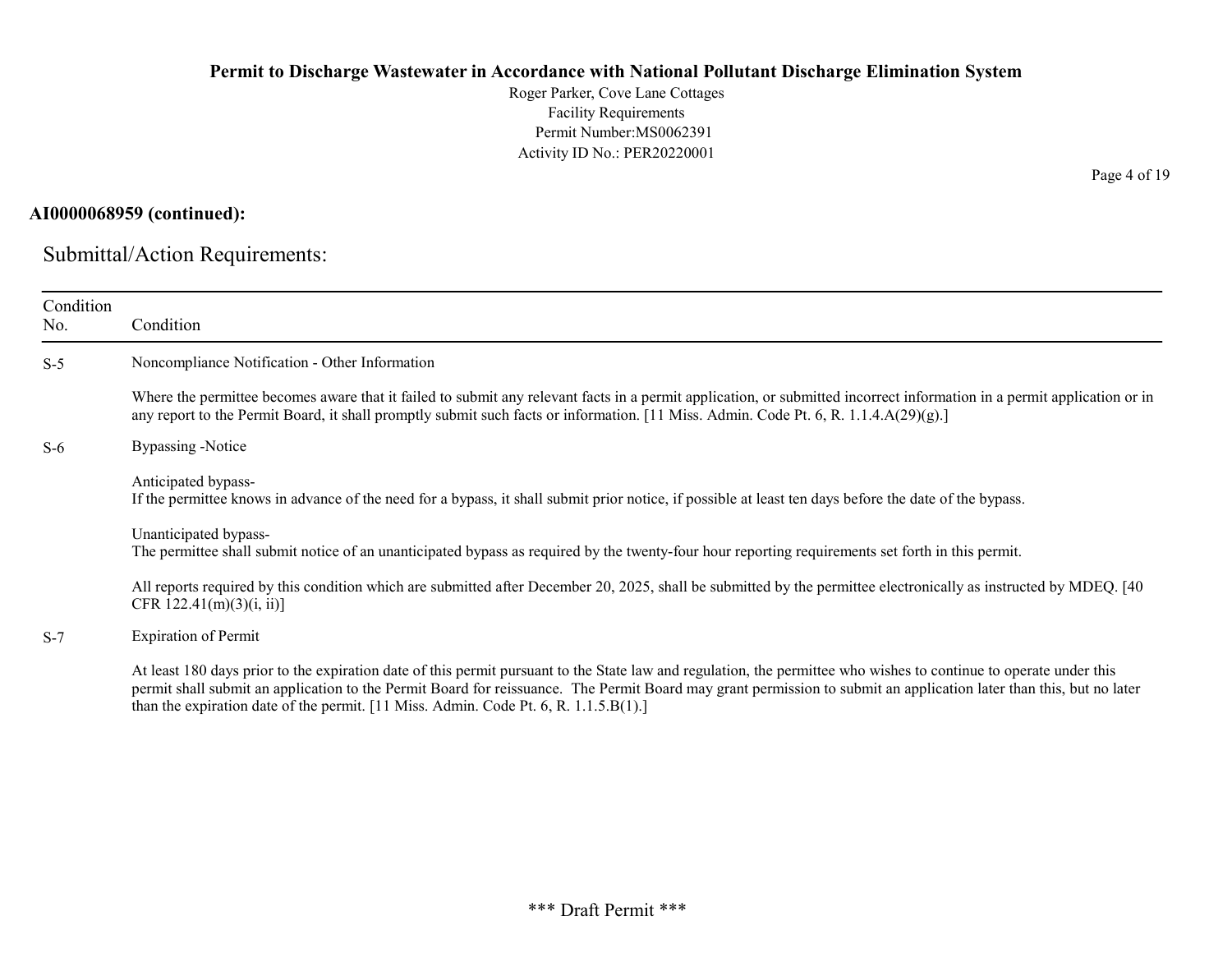# AI0000068959 (continued):

Narrative Requirements: Definitions:

| Condition<br>No. | Condition                                                                                                                                                                                                                                                                                                                                                                                                                                                                                                                                                                                   |
|------------------|---------------------------------------------------------------------------------------------------------------------------------------------------------------------------------------------------------------------------------------------------------------------------------------------------------------------------------------------------------------------------------------------------------------------------------------------------------------------------------------------------------------------------------------------------------------------------------------------|
| $T-1$            | Definitions: General                                                                                                                                                                                                                                                                                                                                                                                                                                                                                                                                                                        |
|                  | The permittee shall refer to 11 Miss. Admin. Code Pt. 6, R. 1.1.1.A for definitions of any permit term not specified in this permit. [11 Miss. Admin. Code Pt. 6, R.<br>1.1.1.A.]                                                                                                                                                                                                                                                                                                                                                                                                           |
| $T-2$            | Definitions: Monthly Average                                                                                                                                                                                                                                                                                                                                                                                                                                                                                                                                                                |
|                  | "Monthly Average" means the average of "daily discharges" over a calendar month, calculated as the sum of all "daily discharges" measured during a calendar<br>month divided by the number of "daily discharges" measured during the month. The monthly average for E coli bacteria is the geometric mean of "daily discharges"<br>measured during the calendar month. In computing the geometric mean for E coli bacteria, the value one (1) shall be substituted for sample results of zero. [11]<br>Miss. Admin. Code Pt. 6, R. 1.1.1.A(44).]                                            |
| $T-3$            | Definitions: Daily Discharge                                                                                                                                                                                                                                                                                                                                                                                                                                                                                                                                                                |
|                  | "Daily discharge" means the "discharge of a pollutant" measured during a calendar day or any 24-hour period that reasonably represents the calendar day for<br>purposes of sampling. For pollutants with limitations expressed in units of mass, the "daily discharge" is calculated as the total mass of the pollutant discharged<br>over the day. For pollutants with limitations expressed in other units of measurements, the "daily average" is calculated as the average measurement of the discharge<br>of the pollutant over the day. [11 Miss. Admin. Code Pt. 6, R. 1.1.1.A(15).] |
| $T-4$            | Definitions: Daily Maximum                                                                                                                                                                                                                                                                                                                                                                                                                                                                                                                                                                  |
|                  | "Daily maximum" means the highest "daily discharge" over a calendar month. [11 Miss. Admin. Code Pt. 6, R. 1.1.1.A(16).]                                                                                                                                                                                                                                                                                                                                                                                                                                                                    |
| $T-5$            | Definitions: Toxic Pollutants                                                                                                                                                                                                                                                                                                                                                                                                                                                                                                                                                               |
|                  | "Toxic pollutants" means any pollutant listed as toxic under Section $307(a)(1)$ or, in the case of "sludge use or disposal practices", any pollutant identified in<br>regulations implementing Section 405(d) of the Clean Water Act. [11 Miss. Admin. Code Pt. 6, R. 1.1.1.A(71).]                                                                                                                                                                                                                                                                                                        |
| T-6              | Definitions: Hazardous Substances                                                                                                                                                                                                                                                                                                                                                                                                                                                                                                                                                           |
|                  | "Hazardous substances" are defined in 40 CFR 116.4. [40 CFR 116.4]                                                                                                                                                                                                                                                                                                                                                                                                                                                                                                                          |

Page 5 of 19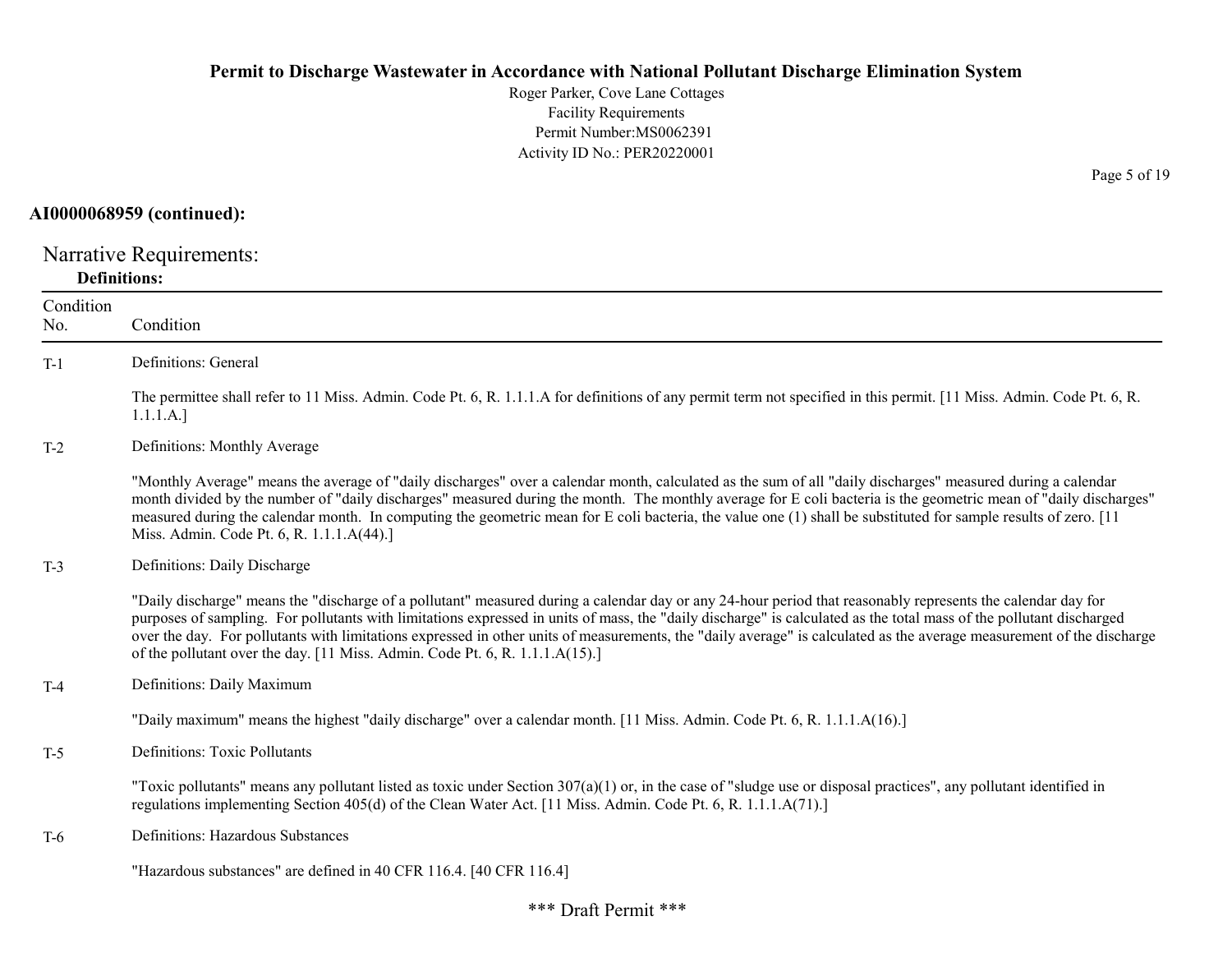# AI0000068959 (continued):

Narrative Requirements: Definitions:

| Condition |                                                                                                                                                                                                                                                                                                                                                                                                                                                                                                                                                                                                                                                              |
|-----------|--------------------------------------------------------------------------------------------------------------------------------------------------------------------------------------------------------------------------------------------------------------------------------------------------------------------------------------------------------------------------------------------------------------------------------------------------------------------------------------------------------------------------------------------------------------------------------------------------------------------------------------------------------------|
| No.       | Condition                                                                                                                                                                                                                                                                                                                                                                                                                                                                                                                                                                                                                                                    |
| $T-7$     | Definitions: Weekly Average                                                                                                                                                                                                                                                                                                                                                                                                                                                                                                                                                                                                                                  |
|           | "Weekly average" means the average of "daily discharges" over a calendar week, calculated as the sum of all "daily discharges" measured during a calendar week<br>divided by the number of "daily discharges" measured during that week. The weekly average for E coli bacteria is the geometric mean of all "daily discharges"<br>measured in a calendar week. In computing the geometric mean for E coli bacteria, one (1) shall be substituted for sample results of zero. For self-monitoring<br>purposes, the value to be reported is the single highest weekly average computed during a calendar month. [11 Miss. Admin. Code Pt. 6, R. 1.1.1.A(86).] |
| $T-8$     | Definitions: Quarterly Average                                                                                                                                                                                                                                                                                                                                                                                                                                                                                                                                                                                                                               |
|           | "Quarterly Average" means the average of "daily discharges" over a three month period, calculated as the sum of all "daily discharges" measured during the quarter<br>divided by the number of "daily discharges" measured during the quarter. The quarterly average for E coli bacteria is the geometric mean of "daily discharges"<br>measured during the quarter. In computing the geometric mean for E coli bacteria, the value one (1) shall be substituted for sample results of zero. [11 Miss.<br>Admin. Code Pt. 6, R. 1.1.1.A(61).]                                                                                                                |
| $T-9$     | Definitions: Quarterly Maximum                                                                                                                                                                                                                                                                                                                                                                                                                                                                                                                                                                                                                               |
|           | "Quarterly Maximum" means the highest "daily discharge" measured over a three-month period. [11 Miss. Admin. Code Pt. 6, R.1.1.1.A(62).]                                                                                                                                                                                                                                                                                                                                                                                                                                                                                                                     |
| $T-10$    | Definitions: Maximum Monthly Average                                                                                                                                                                                                                                                                                                                                                                                                                                                                                                                                                                                                                         |
|           | Maximum Monthly Average means the highest "monthly average" over a monitoring period. [40 CFR 122]                                                                                                                                                                                                                                                                                                                                                                                                                                                                                                                                                           |
| $T-11$    | Definitions: Yearly Average                                                                                                                                                                                                                                                                                                                                                                                                                                                                                                                                                                                                                                  |
|           | "Yearly Average" means the average of "daily discharges" over a calendar year, calculated as the sum of all "daily discharges" measured during the calendar year<br>divided by the number of "daily discharges" measured during the calendar year. The yearly average for E coli bacteria is the geometric mean of "daily discharges"<br>during the calendar year. In computing the geometric mean for E coli bacteria, the value one (1) shall be substituted for sample results of zero. [11 Miss. Admin.<br>Code Pt. 6, R.1.1.1.A(87).]                                                                                                                   |

Page 6 of 19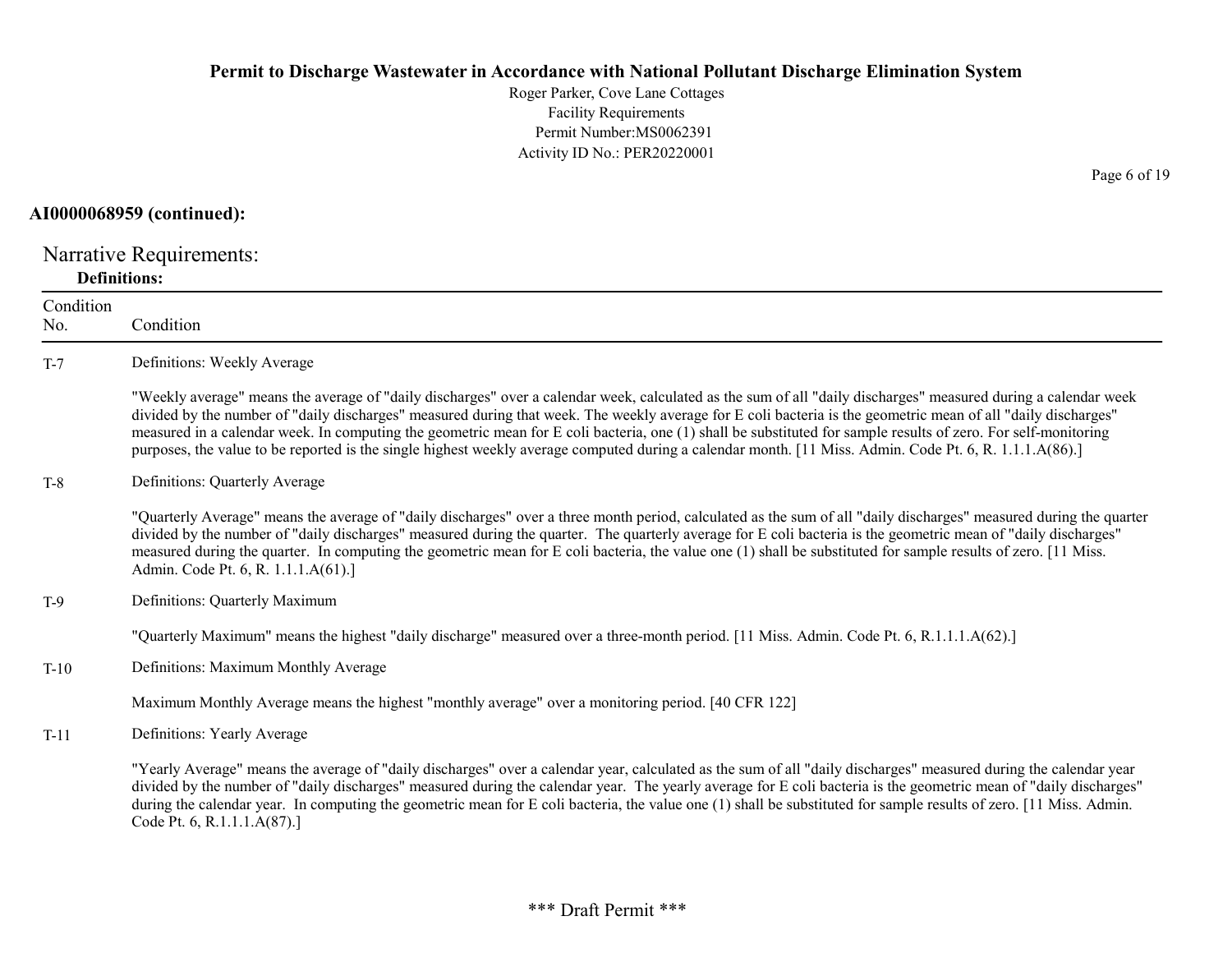# AI0000068959 (continued):

Narrative Requirements: Definitions:

| Condition<br>No. | Condition                                                                                                                                                                                                                                                                                                                                                                                                                                                                                                                                                                                                                                                                                                                                                                                                                                                                                                                                                                                                                                                                                                                                                                                            |
|------------------|------------------------------------------------------------------------------------------------------------------------------------------------------------------------------------------------------------------------------------------------------------------------------------------------------------------------------------------------------------------------------------------------------------------------------------------------------------------------------------------------------------------------------------------------------------------------------------------------------------------------------------------------------------------------------------------------------------------------------------------------------------------------------------------------------------------------------------------------------------------------------------------------------------------------------------------------------------------------------------------------------------------------------------------------------------------------------------------------------------------------------------------------------------------------------------------------------|
| $T-12$           | Definitions: Yearly Maximum                                                                                                                                                                                                                                                                                                                                                                                                                                                                                                                                                                                                                                                                                                                                                                                                                                                                                                                                                                                                                                                                                                                                                                          |
|                  | "Yearly Maximum" means the highest "daily discharge" measured over a calendar year. [11 Miss. Admin. Code Pt. 6, R. 1.1.1.A(88).]                                                                                                                                                                                                                                                                                                                                                                                                                                                                                                                                                                                                                                                                                                                                                                                                                                                                                                                                                                                                                                                                    |
| $T-13$           | Definitions: "Submitted" means the document is postmarked on or before the applicable deadline, except as otherwise specified. [11 Miss. Admin. Code Pt. 6,<br>R. $1.1.1.A(67).$                                                                                                                                                                                                                                                                                                                                                                                                                                                                                                                                                                                                                                                                                                                                                                                                                                                                                                                                                                                                                     |
| Condition<br>No. | Condition                                                                                                                                                                                                                                                                                                                                                                                                                                                                                                                                                                                                                                                                                                                                                                                                                                                                                                                                                                                                                                                                                                                                                                                            |
| $T-14$           | "The permittee shall achieve compliance with the effluent limitations specified for discharge in accordance with the following schedule: Effluent limits have been<br>developed such that the waste treatment system should protect water quality. However, this permit is subject to modifications if future evidence, monitoring results,<br>or nuisance conditions indicate that a higher degree of treatment is required to maintain water quality. The discharge from this facility shall cease and connection<br>made to a regional sewer system when the sewer system is available in the area. At that time the discharge from the system shall be terminated. In accordance with<br>the Municipal and Domestic Water and Wastewater System Operator's Certification Act of 1986, this treatment facility must be operated by persons who are<br>certified as qualified to operate the facility. The Office of Pollution Control must concur with plans and specifications for the installation or modification of the<br>wastewater treatment facility and sewer collection system, if applicable, prior to the commencement of construction. [11 Miss. Admin. Code Pt. 6, R. 1.1.4.A(9).]" |
| $T-15$           | Within 14 days after either an interim or final date of compliance specified by this permit, the permittee shall provide the Permit Board with written notice of his<br>compliance or noncompliance with the requirements or conditions specified to be completed by that date. [11 Miss. Admin. Code Pt. 6, R. 1.1.4.A(10).]                                                                                                                                                                                                                                                                                                                                                                                                                                                                                                                                                                                                                                                                                                                                                                                                                                                                        |
| $T-16$           | Representative Sampling                                                                                                                                                                                                                                                                                                                                                                                                                                                                                                                                                                                                                                                                                                                                                                                                                                                                                                                                                                                                                                                                                                                                                                              |
|                  | Samples and measurements taken as required herein shall be representative of the volume and nature of the monitored wastewater. [11 Miss. Admin. Code Pt. 6, R.<br>1.1.4.A(28)(e).                                                                                                                                                                                                                                                                                                                                                                                                                                                                                                                                                                                                                                                                                                                                                                                                                                                                                                                                                                                                                   |

Page 7 of 19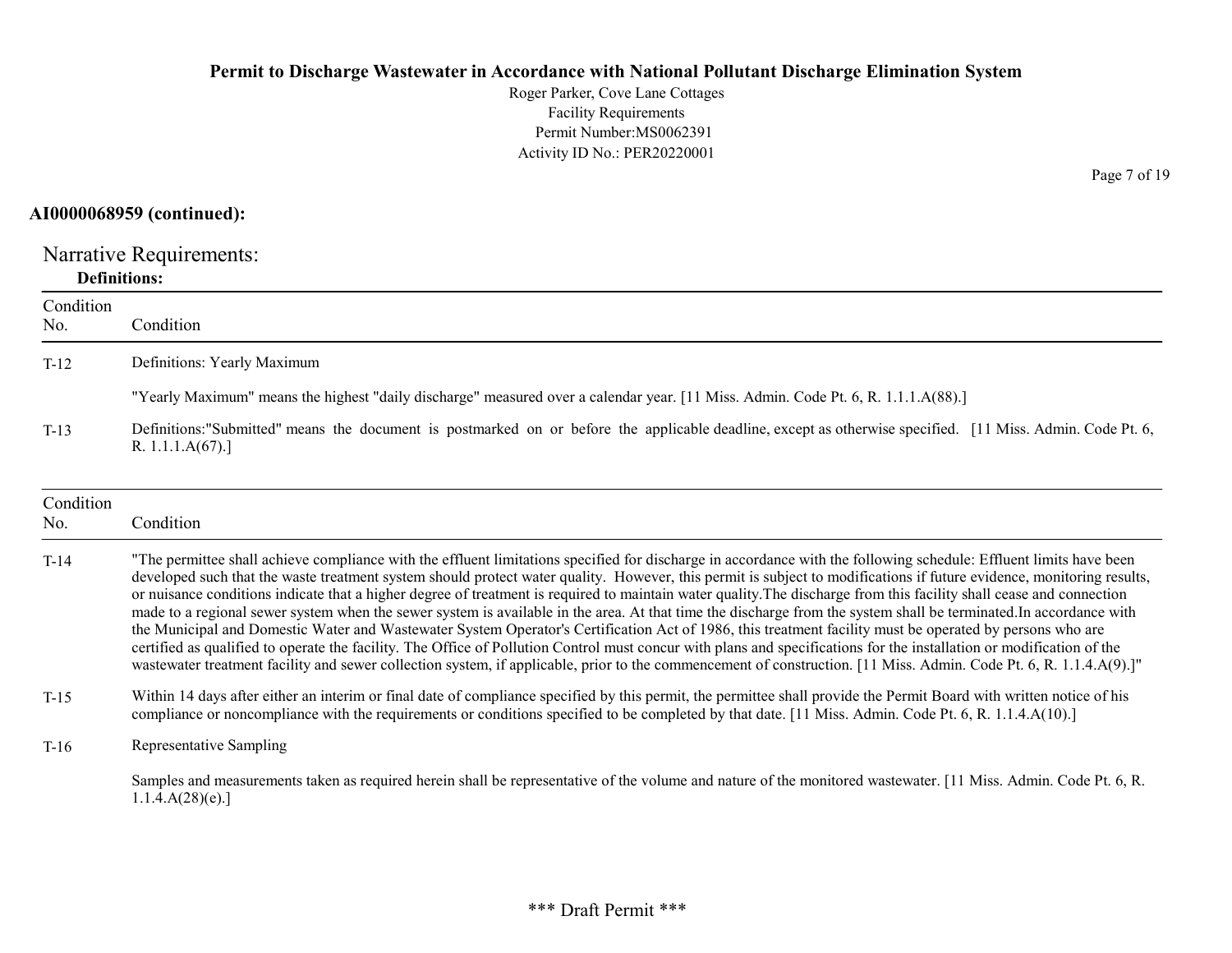Roger Parker, Cove Lane Cottages Facility Requirements Permit Number:MS0062391 Activity ID No.: PER20220001

AI0000068959 (continued):

Narrative Requirements:

| Condition<br>No. | Condition                                                                                                                                                                                                                                                                                                                                                                                                                                                                                                                                                                                                                                                                                                                                                                                                                                                                                                                                                                         |
|------------------|-----------------------------------------------------------------------------------------------------------------------------------------------------------------------------------------------------------------------------------------------------------------------------------------------------------------------------------------------------------------------------------------------------------------------------------------------------------------------------------------------------------------------------------------------------------------------------------------------------------------------------------------------------------------------------------------------------------------------------------------------------------------------------------------------------------------------------------------------------------------------------------------------------------------------------------------------------------------------------------|
| $T-17$           | Reporting                                                                                                                                                                                                                                                                                                                                                                                                                                                                                                                                                                                                                                                                                                                                                                                                                                                                                                                                                                         |
|                  | If the results for a given sample analysis are such that any parameter (other than E coli) is not detected at or above the minimum level for the test method used, a<br>value of zero will be used for that sample in calculating an arithmetic mean value for the parameter. If the resulting calculated arithmetic mean value for that<br>reporting period is zero, the permittee shall report "NODI = $B$ " on the DMR. For E coli, a value of 1.0 shall be used in calculating the geometric mean. If the<br>resulting E coli mean value is 1.0, the permittee shall report "NODI = B" on the DMR. For each quantitative sample value that is not detectable, the test method<br>used and the minimum level for that method for that parameter shall be attached to and submitted with the DMR. The permittee shall then be considered in<br>compliance with the appropriate effluent limitation and/or reporting requirement. [11 Miss. Admin. Code Pt. 6, Ch. 1, Subch. 2.] |
| $T-18$           | Reporting                                                                                                                                                                                                                                                                                                                                                                                                                                                                                                                                                                                                                                                                                                                                                                                                                                                                                                                                                                         |
|                  | If the permittee monitors any pollutant as prescribed in the permit more frequently than required by the permit using test procedures approved under 40 CFR Part<br>136 or, in the case of sludge use or disposal, approved under 40 CFR Part 136 unless otherwise specified in 40 CFR Part 503, or as specified in the permit, the<br>results of this monitoring shall be included in the calculation and reporting of the data submitted in the DMR or sludge reporting form specified by the Permit<br>Board. [11 Miss. Admin. Code Pt. 6, R. 1.1.4.A(15)(c)(2).]                                                                                                                                                                                                                                                                                                                                                                                                              |
| $T-19$           | Reporting                                                                                                                                                                                                                                                                                                                                                                                                                                                                                                                                                                                                                                                                                                                                                                                                                                                                                                                                                                         |
|                  | Calculations for all limitations which require averaging of measurements shall utilize an arithmetic mean unless otherwise specified by the Permit Board in the<br>permit. [11 Miss. Admin. Code Pt. 6, R. 1.1.4.A(15)(c)(3).]                                                                                                                                                                                                                                                                                                                                                                                                                                                                                                                                                                                                                                                                                                                                                    |
| $T-20$           | <b>Test Procedures</b>                                                                                                                                                                                                                                                                                                                                                                                                                                                                                                                                                                                                                                                                                                                                                                                                                                                                                                                                                            |
|                  | Test procedures for the analysis of pollutants shall include those set forth in 40 CFR 136 or alternative procedures approved and/or promulgated by EPA. [11 Miss.]<br>Admin. Code Pt. 6, R. 1.1.4.A(30).]                                                                                                                                                                                                                                                                                                                                                                                                                                                                                                                                                                                                                                                                                                                                                                        |
| $T-21$           | Records Retention                                                                                                                                                                                                                                                                                                                                                                                                                                                                                                                                                                                                                                                                                                                                                                                                                                                                                                                                                                 |
|                  | All records and results of monitoring activities required by this permit, including calibration and maintenance records, shall be retained by the permittee for a<br>minimum of three (3) years, unless otherwise required or extended by the Permit Board, copies of which shall be furnished to the Department upon request. [11]<br>Miss. Admin. Code Pt. 6, R. 1.1.4.A(29)(a).]                                                                                                                                                                                                                                                                                                                                                                                                                                                                                                                                                                                               |

Page 8 of 19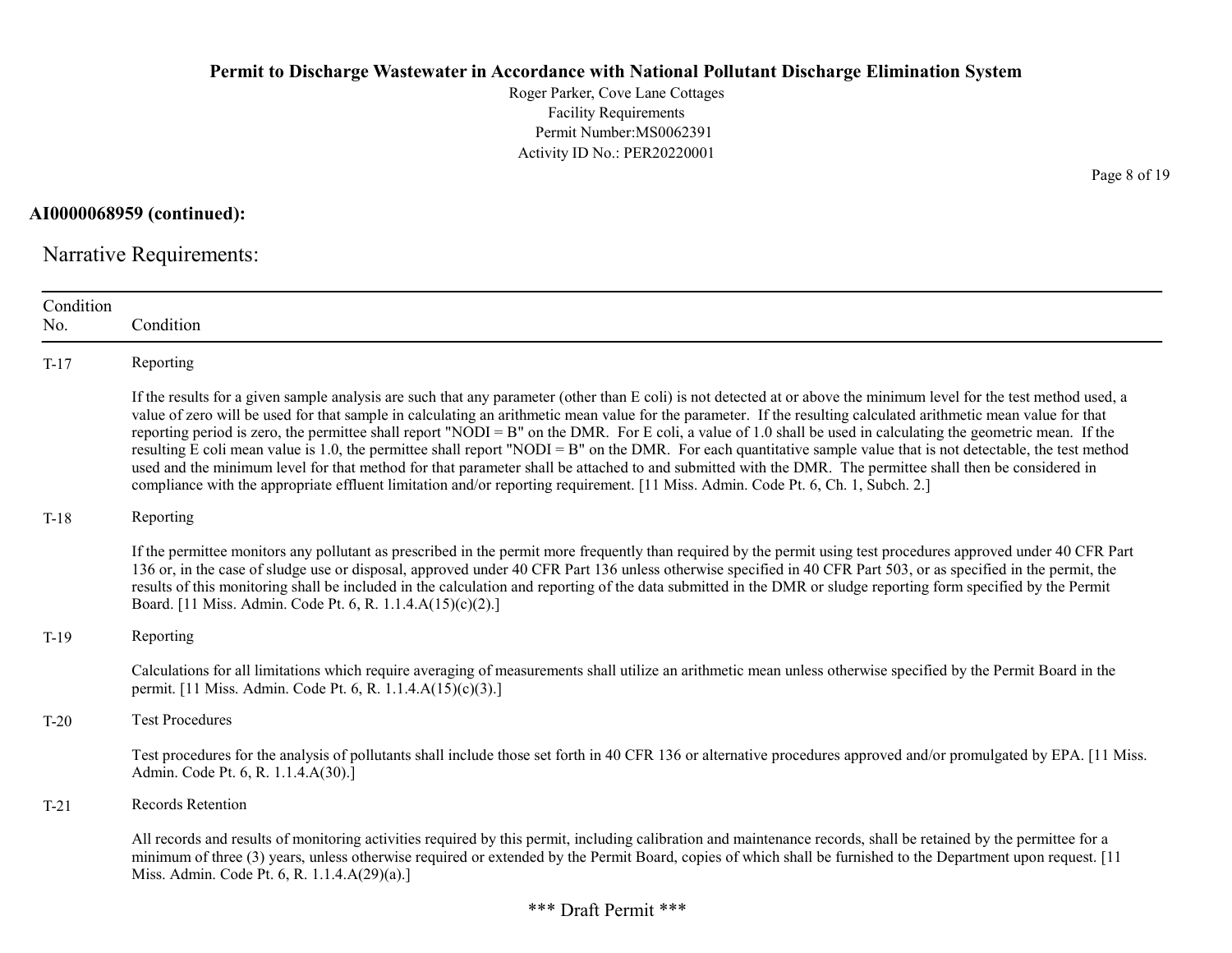Roger Parker, Cove Lane Cottages Facility Requirements Permit Number:MS0062391 Activity ID No.: PER20220001

AI0000068959 (continued):

Narrative Requirements:

| Condition<br>No. | Condition                                                                                                                                                                                                                                                                                                                                                                                                                                                                                                                                                                                                                                                                                                                                                                                                                                                                                                                |
|------------------|--------------------------------------------------------------------------------------------------------------------------------------------------------------------------------------------------------------------------------------------------------------------------------------------------------------------------------------------------------------------------------------------------------------------------------------------------------------------------------------------------------------------------------------------------------------------------------------------------------------------------------------------------------------------------------------------------------------------------------------------------------------------------------------------------------------------------------------------------------------------------------------------------------------------------|
| $T-22$           | <b>Falsifying Reports</b>                                                                                                                                                                                                                                                                                                                                                                                                                                                                                                                                                                                                                                                                                                                                                                                                                                                                                                |
|                  | Any permittee who falsifies, tampers with, or knowingly renders inaccurate any monitoring device or method required by the Permit Board to be maintained as a<br>condition in a permit, or who alters or falsifies the results obtained by such devices or methods and/or any written report required by or in response to a permit<br>condition, shall be deemed to have violated a permit condition and shall be subject to the penalties provided for a violation of a permit condition pursuant to Section<br>49-17-43 of the Code. [11 Miss. Admin. Code Pt. 6, R. 1.1.4.A(29)(d).]                                                                                                                                                                                                                                                                                                                                 |
| $T-23$           | Duty to Comply                                                                                                                                                                                                                                                                                                                                                                                                                                                                                                                                                                                                                                                                                                                                                                                                                                                                                                           |
|                  | The permittee must comply with all conditions of this permit. Any permit noncompliance constitutes a violation of the Clean Water Act and is grounds for<br>enforcement action; for permit termination, revocation and reissuance, or modification; or denial of a permit renewal application. [11 Miss. Admin. Code Pt. 6, R.<br>1.1.4.A(2).                                                                                                                                                                                                                                                                                                                                                                                                                                                                                                                                                                            |
| $T-24$           | Proper Operation, Maintenance and Replacement                                                                                                                                                                                                                                                                                                                                                                                                                                                                                                                                                                                                                                                                                                                                                                                                                                                                            |
|                  | The permittee shall at all times properly operate, maintain, and when necessary, promptly replace all facilities and systems of collection, treatment and control (and<br>related appurtenances) which are installed or used by the permittee to achieve compliance with the conditions of this permit. Proper operation and maintenance<br>includes adequate laboratory controls and appropriate quality assurance procedures. Proper replacement includes maintaining an adequate inventory of replacement<br>equipment and parts for prompt replacement when necessary to maintain continuous collection and treatment of wastewater. This provision requires the operation<br>of back-up or auxiliary facilities or similar systems that are installed by a permittee only when the operation is necessary to achieve compliance with the conditions<br>of the permit. [11 Miss. Admin. Code Pt. 6, R. 1.1.4.A(18).] |
| $T-25$           | Duty to Mitigate                                                                                                                                                                                                                                                                                                                                                                                                                                                                                                                                                                                                                                                                                                                                                                                                                                                                                                         |
|                  | The permittee shall take all reasonable steps to minimize or prevent any discharge or sludge use or disposal in violation of the permit that has a reasonable<br>likelihood of adversely affecting human health or the environment. [11 Miss. Admin. Code Pt. 6, R. 1.1.4.A(19).)]                                                                                                                                                                                                                                                                                                                                                                                                                                                                                                                                                                                                                                       |
| $T-26$           | Bypassing                                                                                                                                                                                                                                                                                                                                                                                                                                                                                                                                                                                                                                                                                                                                                                                                                                                                                                                |
|                  | The permittee shall comply with the terms and conditions regarding bypass found in 40 CFR 122.41(m). [40 CFR 122.41(m)]                                                                                                                                                                                                                                                                                                                                                                                                                                                                                                                                                                                                                                                                                                                                                                                                  |

Page 9 of 19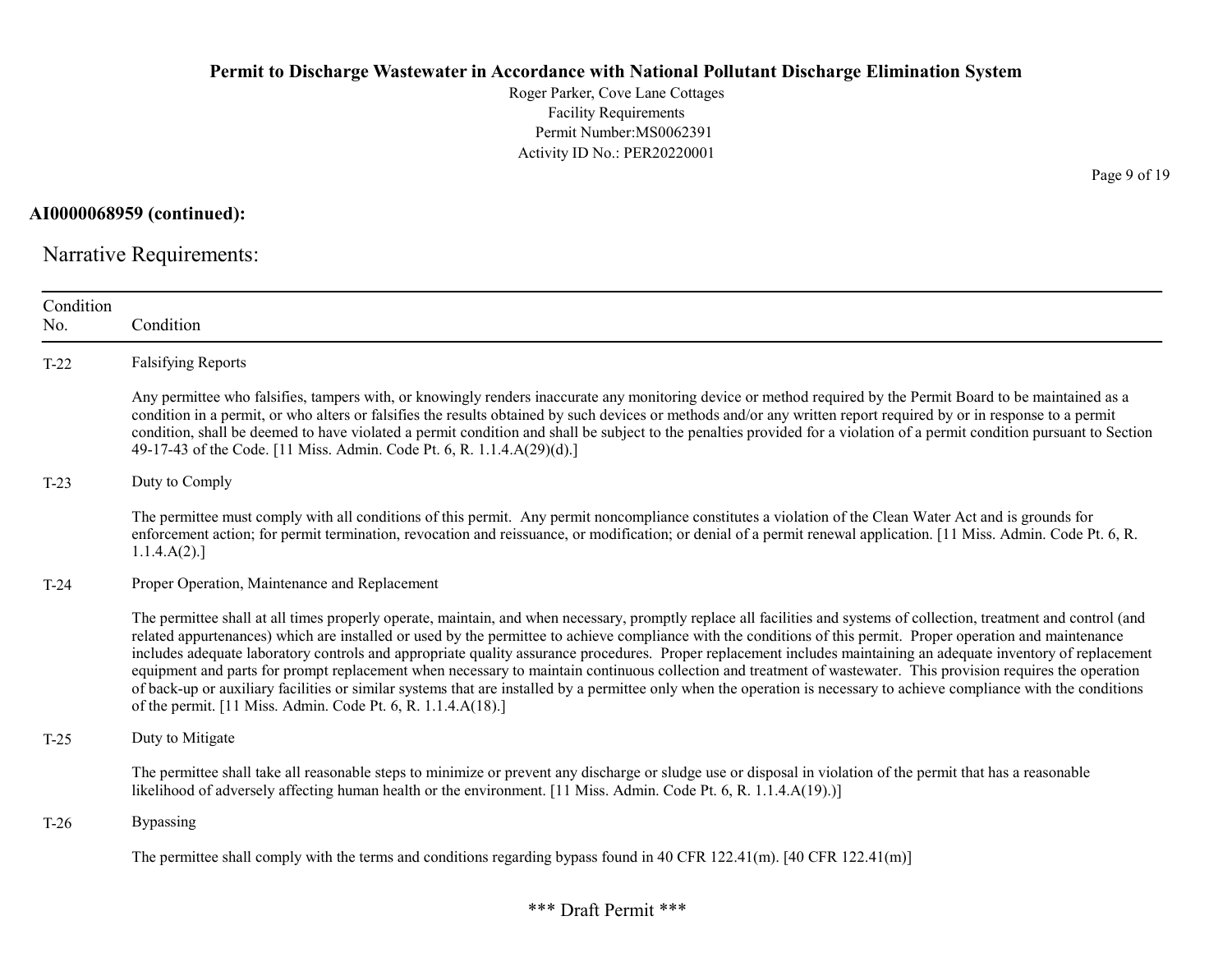Roger Parker, Cove Lane Cottages Facility Requirements Permit Number:MS0062391 Activity ID No.: PER20220001

AI0000068959 (continued):

Narrative Requirements:

| Condition<br>No. | Condition                                                                                                                                                                                                                                                                                                                                                                                                                                                                                                                                                                                                                                                                                                                                                                                                          |
|------------------|--------------------------------------------------------------------------------------------------------------------------------------------------------------------------------------------------------------------------------------------------------------------------------------------------------------------------------------------------------------------------------------------------------------------------------------------------------------------------------------------------------------------------------------------------------------------------------------------------------------------------------------------------------------------------------------------------------------------------------------------------------------------------------------------------------------------|
| $T-27$           | <b>Bypassing - Definitions</b>                                                                                                                                                                                                                                                                                                                                                                                                                                                                                                                                                                                                                                                                                                                                                                                     |
|                  | "Bypass" means the intentional diversion of waste streams from any portion of a treatment facility.                                                                                                                                                                                                                                                                                                                                                                                                                                                                                                                                                                                                                                                                                                                |
|                  | "Severe property damage" means substantial physical damage to property, damage to the treatment facilities which causes them to become inoperable, or substantial<br>and permanent loss of natural resources which can reasonably be expected to occur in the absence of a bypass. Severe property damage does not mean economic<br>loss caused by delays in production. [40 CFR $122.41(m)$ ]                                                                                                                                                                                                                                                                                                                                                                                                                     |
| $T-28$           | Bypassing - Bypass not exceeding limitations                                                                                                                                                                                                                                                                                                                                                                                                                                                                                                                                                                                                                                                                                                                                                                       |
|                  | The permittee may allow any bypass to occur which does not cause effluent limitations to be exceeded, but only if it also is for essential maintenance to assure<br>efficient operation. These bypasses are not subject to the notice and prohibition provisions of the bypass requirements in this permit. $[40 \text{ CFR } 122.41 \text{ (m)}]$                                                                                                                                                                                                                                                                                                                                                                                                                                                                 |
| $T-29$           | Bypassing-Prohibition of Bypass                                                                                                                                                                                                                                                                                                                                                                                                                                                                                                                                                                                                                                                                                                                                                                                    |
|                  | (1) Bypass is prohibited, and the Commission may take enforcement action against a permittee unless:<br>(i) Bypass was unavoidable to prevent loss of life, personal injury, or sever property damage.<br>(ii) There was no feasible alternatives to the bypass, such as the use of auxiliary treatment facilities, retention of untreated wastes, or maintenance during normal<br>periods of equipment downtime. This condition is not satisfied if adequate back-up equipment should have been installed in the exercise of reasonable engineering<br>judgement to prevent a bypass which occurred during normal periods of equipment downtime or preventative maintenance; and<br>(iii) The permittee submitted notices as required under the Twenty-Four Hour reporting requirements set forth in this permit. |
|                  | (2) The Commission may approve an anticipated bypass, after considering its adverse affects, if the Commission determines that it will meet the three conditions<br>listed above in paragraph (1) of this permit condition. [40 CFR $122.41(m)$ ]                                                                                                                                                                                                                                                                                                                                                                                                                                                                                                                                                                  |
| $T-30$           | Upsets                                                                                                                                                                                                                                                                                                                                                                                                                                                                                                                                                                                                                                                                                                                                                                                                             |
|                  | The permittee shall meet the conditions of 40 CFR 122.41(n) regarding "Upsets" and as in the upset requirements of this permit. [11 Miss. Admin. Code Pt. 6, R.<br>1.1.4.A(27).                                                                                                                                                                                                                                                                                                                                                                                                                                                                                                                                                                                                                                    |

Page 10 of 19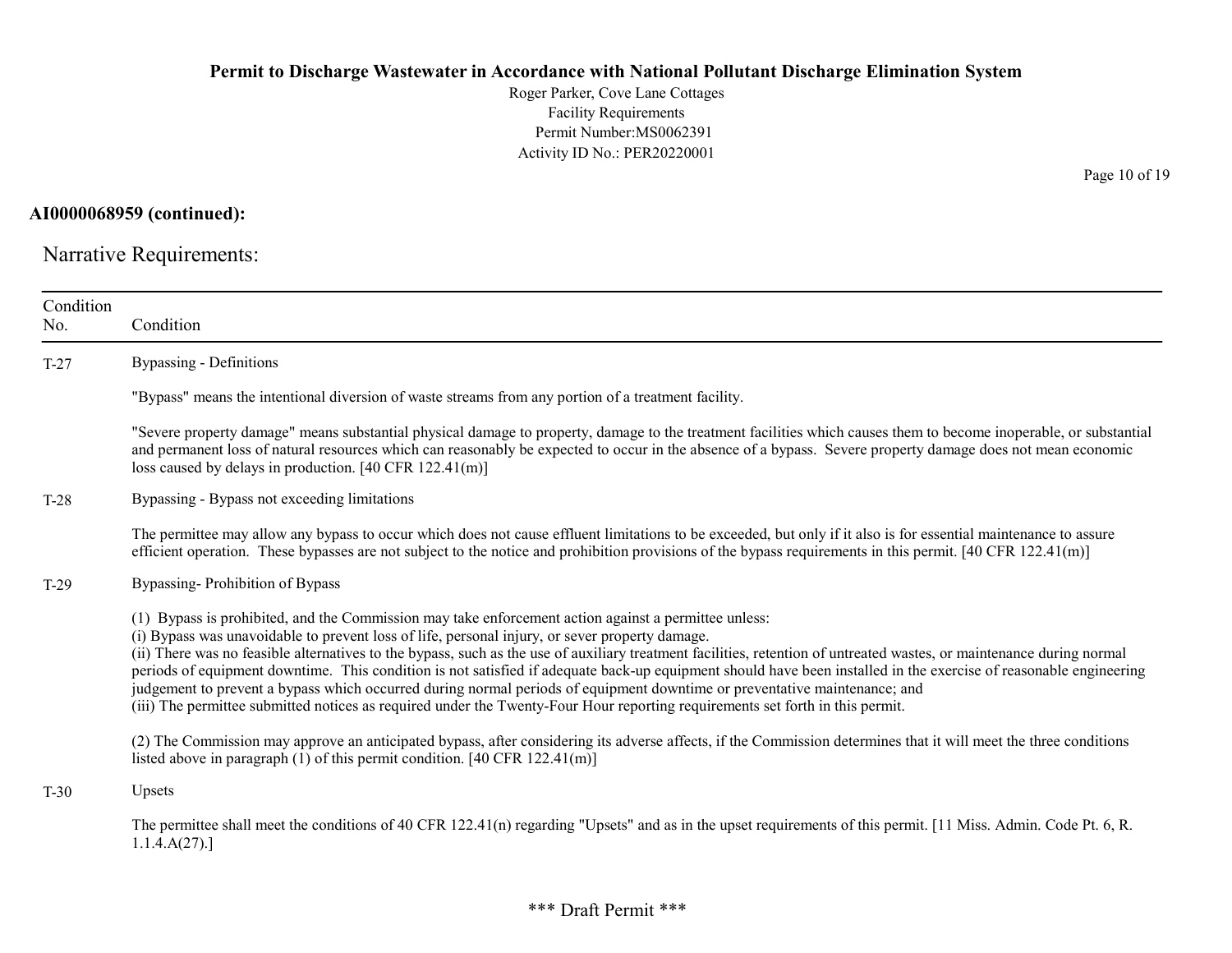Roger Parker, Cove Lane Cottages Facility Requirements Permit Number:MS0062391 Activity ID No.: PER20220001

AI0000068959 (continued):

Narrative Requirements:

| Condition<br>No. | Condition                                                                                                                                                                                                                                                                                                                                                                                                                                                                                                                |
|------------------|--------------------------------------------------------------------------------------------------------------------------------------------------------------------------------------------------------------------------------------------------------------------------------------------------------------------------------------------------------------------------------------------------------------------------------------------------------------------------------------------------------------------------|
| $T-31$           | <b>Upsets-Definition</b>                                                                                                                                                                                                                                                                                                                                                                                                                                                                                                 |
|                  | "Upset" means an exceptional incident in which there is unintentional and temporary noncompliance with technology based permit effluent limitations because of<br>factors beyond the reasonable control of the permittee. An upset does not include noncompliance to the extent caused by operational error, improperly designed<br>treatment facilities, inadequate treatment facilities, lack of preventive maintenance, or careless or improper operation. [11 Miss. Admin. Code Pt. 6, R. 1.1.4.A(27).]              |
| $T-32$           | Upsets - Effect of an Upset                                                                                                                                                                                                                                                                                                                                                                                                                                                                                              |
|                  | An upset constitutes an affirmative defense to an action brought for noncompliance with such technology based permit effluent limitations if the "conditions"<br>necessary for demonstration of upset" requirements of this permit are met. Any determination made during administrative review of claims that noncompliance was<br>caused by upset, and before an action for noncompliance, shall not constitute final administrative action subject to judicial review. [11 Miss. Admin. Code Pt. 6,<br>R.1.1.4.A(27). |
| $T-33$           | Upsets - Conditions necessary for demonstration of upset                                                                                                                                                                                                                                                                                                                                                                                                                                                                 |
|                  | A permittee who wishes to establish the affirmative defense of upset shall demonstrate, through properly signed contemporaneous operating logs, or other relevant<br>evidence that:                                                                                                                                                                                                                                                                                                                                      |
|                  | $(1)$ An upset occurred and that the permittee can identify the cause(s) of the upset;<br>(2) The permitted facility was at the time being properly operated;<br>(3) The permittee submitted notice of the upset as required in 40 CFR $122.41(L)(6)(ii)(B)(24$ -hour notice of noncompliance); and<br>(4) The permittee complied with any remedial measures required under 40 CFR 122.41(d) (Duty to Mitigate). [11 Miss. Admin. Code Pt. 6, R.1.1.4.A(27).]                                                            |
| $T-34$           | Upsets - Burden of proof                                                                                                                                                                                                                                                                                                                                                                                                                                                                                                 |
|                  | In any enforcement proceeding the permittee seeking to establish the occurrence of an upset has the burden of proof. [11 Miss. Admin. Code Pt. 6, R. 1.1.4.A(27).]                                                                                                                                                                                                                                                                                                                                                       |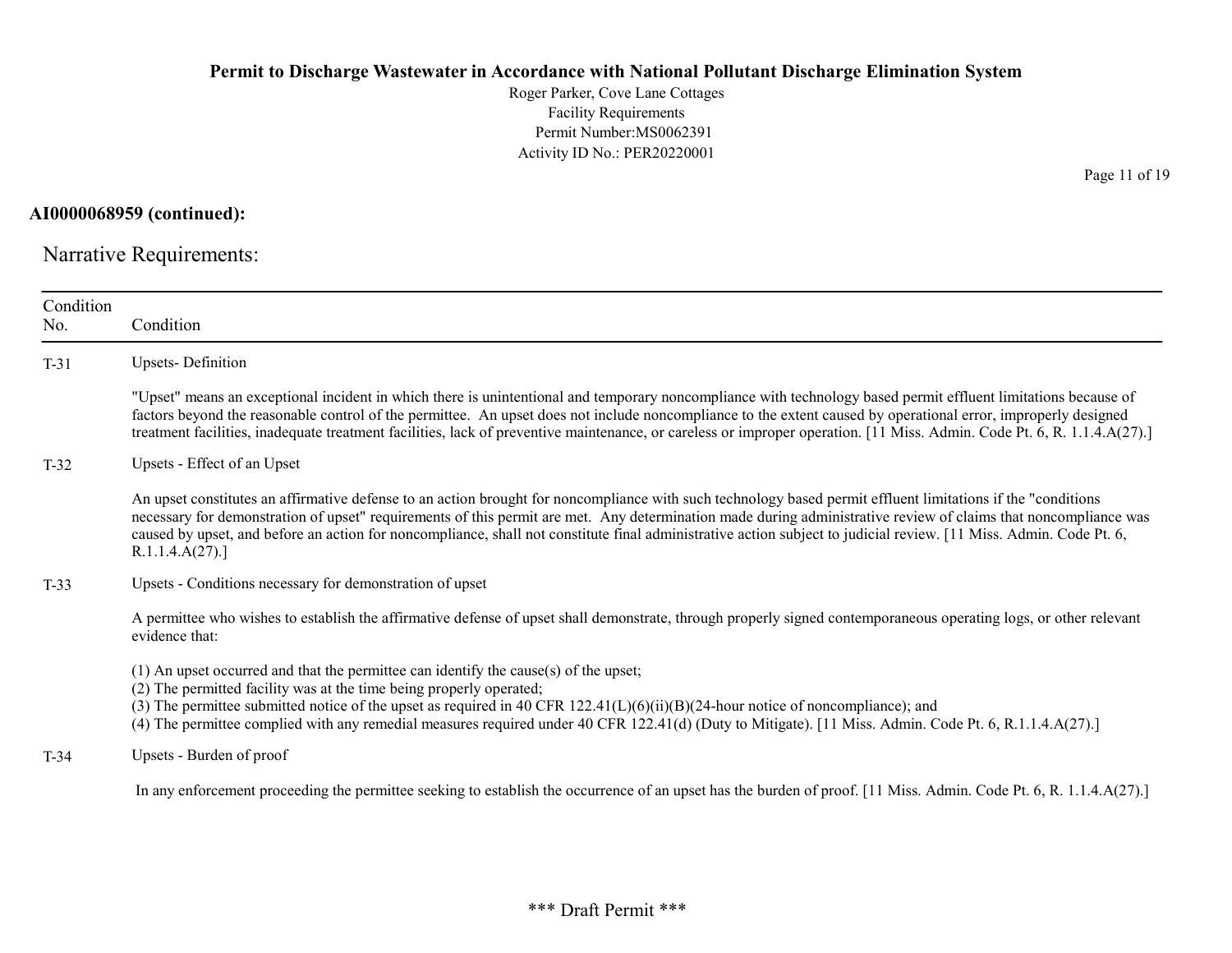Roger Parker, Cove Lane Cottages Facility Requirements Permit Number:MS0062391 Activity ID No.: PER20220001

AI0000068959 (continued):

Narrative Requirements:

| Condition<br>No. | Condition                                                                                                                                                                                                                                                                                                                                                                                                                                                                                                                                                                                                                                  |
|------------------|--------------------------------------------------------------------------------------------------------------------------------------------------------------------------------------------------------------------------------------------------------------------------------------------------------------------------------------------------------------------------------------------------------------------------------------------------------------------------------------------------------------------------------------------------------------------------------------------------------------------------------------------|
| $T-35$           | <b>Removed Substances</b>                                                                                                                                                                                                                                                                                                                                                                                                                                                                                                                                                                                                                  |
|                  | Solids, sludges, filter backwash, or other residuals removed in the course of treatment or control of wastewater shall be disposed of in a manner such as to prevent<br>such materials from entering State waters and in a manner consistent with the Mississippi Solid Waste Disposal Act, the Federal Resource Conservation and<br>Recovery Act, and the Mississippi Water Pollution Control Act. [11 Miss. Admin. Code Pt. 6, R. 1.1.4.A(21).]                                                                                                                                                                                          |
| $T-36$           | <b>Power Failures</b>                                                                                                                                                                                                                                                                                                                                                                                                                                                                                                                                                                                                                      |
|                  | If electric power is required, in order to maintain compliance with the conditions and prohibitions of the permit, the permittee shall either:                                                                                                                                                                                                                                                                                                                                                                                                                                                                                             |
|                  | (1) Provide an alternative power source to operate the wastewater control facilities; or, if such alternative power source is not in existence, and no date for its<br>implementation appears in the permit,<br>(2) Halt, reduce, or otherwise control production and/or all wastewater flows upon reduction, loss, or failure of the primary source of power to the wastewater<br>control facilities. [11 Miss. Admin. Code Pt. 6, R. 1.1.4.A(22).)]                                                                                                                                                                                      |
| $T-37$           | Inspection and Entry                                                                                                                                                                                                                                                                                                                                                                                                                                                                                                                                                                                                                       |
|                  | The permittee shall allow any authorized Commission representative to enter the permittee's premises at any reasonable time, to have access to and copy any<br>applicable records, to inspect process facilities, treatment works, monitoring methods or equipment or to take samples, as authorized by Section 49-17-21 of the<br>Code. In the event of investigation during an emergency response action, a reasonable time shall be any time of the day or night. Follow-up investigations<br>subsequent to the conclusion of the emergency event shall be conducted at reasonable times. [11 Miss. Admin. Code Pt. 6, R. 1.1.4.A(17).] |
| $T-38$           | Transfer of Ownership or Control                                                                                                                                                                                                                                                                                                                                                                                                                                                                                                                                                                                                           |
|                  | This permit is not transferable to any person without proper modification of this permit following procedures found in [11 Miss. Admin. Code Pt. 6, R. 1.1.5.C.]                                                                                                                                                                                                                                                                                                                                                                                                                                                                           |
| $T-39$           | <b>Signatory Requirements</b>                                                                                                                                                                                                                                                                                                                                                                                                                                                                                                                                                                                                              |
|                  | All applications, reports, or information submitted to the Permit Board shall be signed and certified. [11 Miss. Admin. Code Pt. 6, R. 1.1.2.C.]                                                                                                                                                                                                                                                                                                                                                                                                                                                                                           |

Page 12 of 19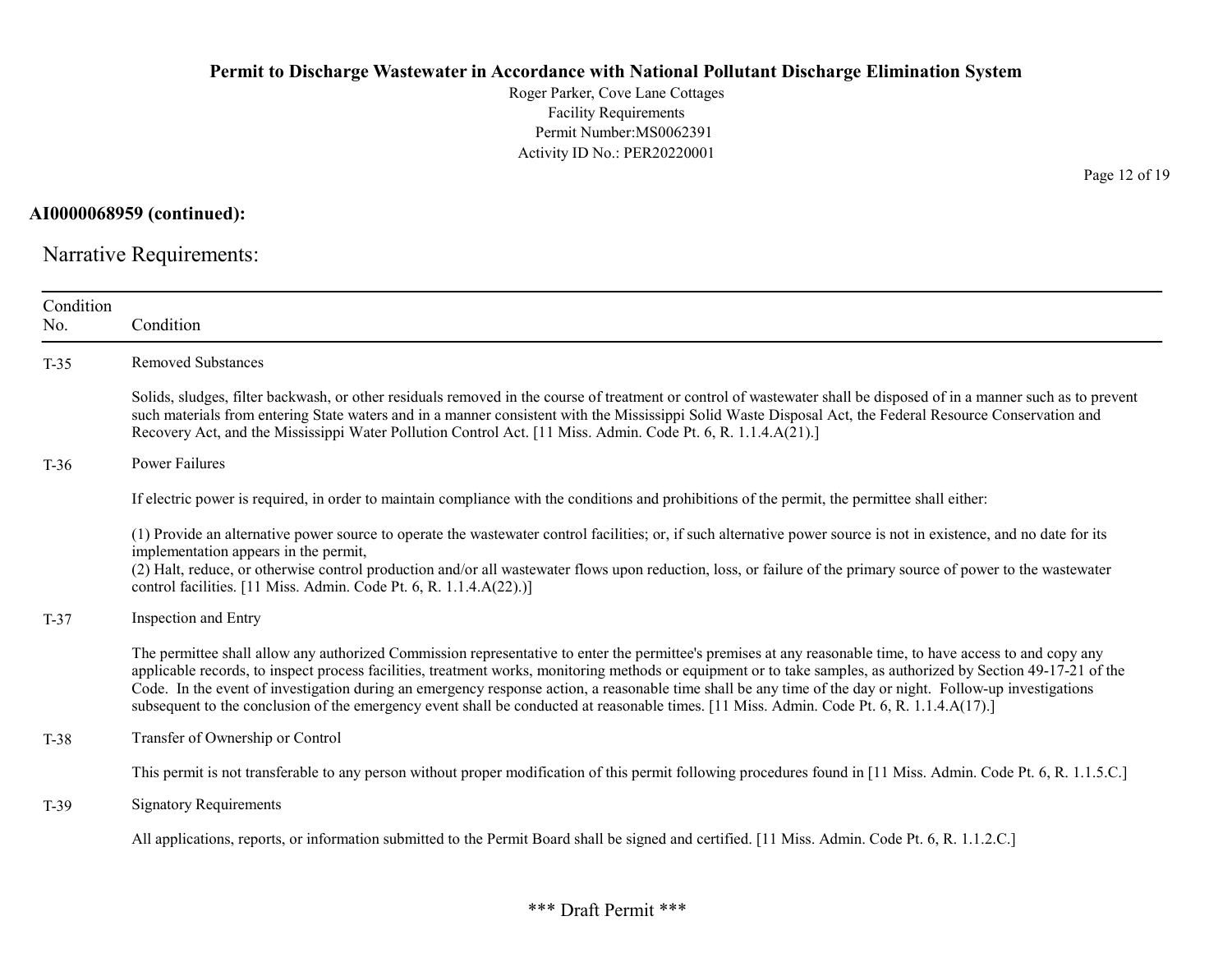Roger Parker, Cove Lane Cottages Facility Requirements Permit Number:MS0062391 Activity ID No.: PER20220001

AI0000068959 (continued):

Narrative Requirements:

| Condition<br>No. | Condition                                                                                                                                                                                                                                                                                                                                                                                                                                                                                                                                                                                                                                                                                                                                                                                                                                                                                                                                                                                                                                                                                                                                      |
|------------------|------------------------------------------------------------------------------------------------------------------------------------------------------------------------------------------------------------------------------------------------------------------------------------------------------------------------------------------------------------------------------------------------------------------------------------------------------------------------------------------------------------------------------------------------------------------------------------------------------------------------------------------------------------------------------------------------------------------------------------------------------------------------------------------------------------------------------------------------------------------------------------------------------------------------------------------------------------------------------------------------------------------------------------------------------------------------------------------------------------------------------------------------|
| $T-40$           | <b>Signatory Requirements - Application Signatures</b>                                                                                                                                                                                                                                                                                                                                                                                                                                                                                                                                                                                                                                                                                                                                                                                                                                                                                                                                                                                                                                                                                         |
|                  | All permit applications shall be signed as follows:                                                                                                                                                                                                                                                                                                                                                                                                                                                                                                                                                                                                                                                                                                                                                                                                                                                                                                                                                                                                                                                                                            |
|                  | (1) For a corporation: by a responsible corporate officer. For the purpose of this Section, a responsible corporate officer means: (i) a president, secretary, treasurer<br>or vice president of the corporation in charge of a principal business function, or any other person who performs similar policy - or decision-making function for the<br>corporation, or (ii) the manager of one or more manufacturing, production, or operating facilities provided, the manager is authorized to make management<br>decisions which govern the operation of the regulated facility including having the explicit or implicit duty of making major capital investment recommendations,<br>and initiating and directing other comprehensive measures to assure long term environmental compliance with environmental laws and regulations; the manager can<br>ensure that the necessary systems are established or actions taken to gather complete and accurate information for permit application requirements; and where<br>authority to sign documents has been assigned or delegated to the manager in accordance with corporate procedures. |
|                  | (2) For a partnership or sole proprietorship: by a general partner or the proprietor, respectively; or                                                                                                                                                                                                                                                                                                                                                                                                                                                                                                                                                                                                                                                                                                                                                                                                                                                                                                                                                                                                                                         |
|                  | (3) For a municipality, State, Federal, or other public agency: by either a principal executive officer or ranking elected official. [11 Miss. Admin. Code Pt. 6, R.<br>1.1.2.C.]                                                                                                                                                                                                                                                                                                                                                                                                                                                                                                                                                                                                                                                                                                                                                                                                                                                                                                                                                              |
| $T-41$           | Signatory Requirements - Reports and Other Information                                                                                                                                                                                                                                                                                                                                                                                                                                                                                                                                                                                                                                                                                                                                                                                                                                                                                                                                                                                                                                                                                         |
|                  | All reports required by the permit and other information requested by the Permit Board shall be signed by a person described by the application signature<br>requirements in this permit or by a duly authorized representative of that person. A person is a duly authorized representative only if:                                                                                                                                                                                                                                                                                                                                                                                                                                                                                                                                                                                                                                                                                                                                                                                                                                          |
|                  | (1) The authorization is made in writing by a person described by the application signature requirements;<br>(2) The authorization specifies either an individual or a position having responsibility for the overall operation of the regulated facility or activity, such as the<br>position of plant manager, operator of a well or a well field, superintendent, position having overall responsibility for environmental matters for the company. (A<br>duly authorized representative may thus be either a named individual or any individual occupying a named position.); and<br>(3) The written authorization is submitted to the Permit Board. [11 Miss. Admin. Code Pt. 6, R. 1.1.2.C.]                                                                                                                                                                                                                                                                                                                                                                                                                                             |

Page 13 of 19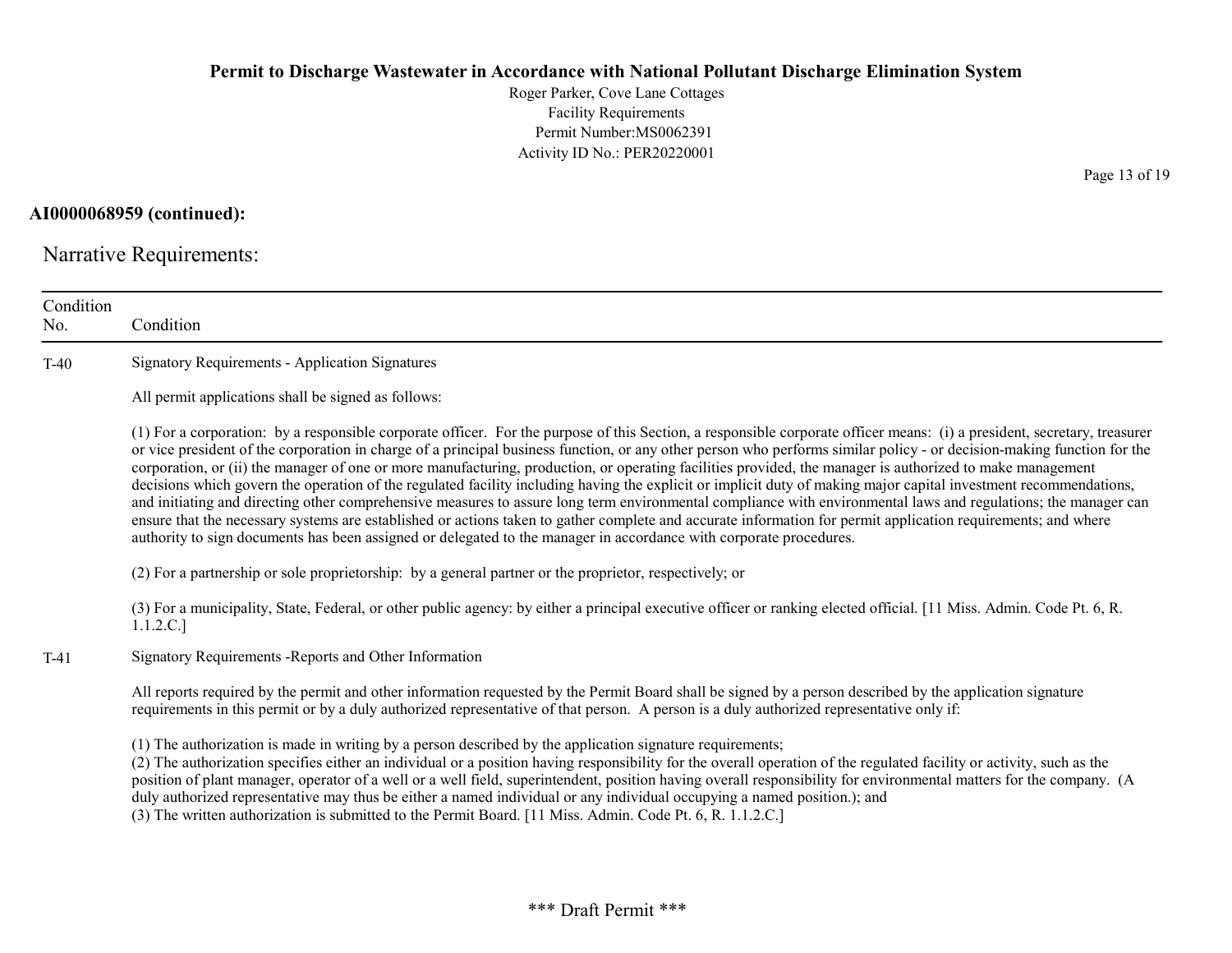Roger Parker, Cove Lane Cottages Facility Requirements Permit Number:MS0062391 Activity ID No.: PER20220001

# AI0000068959 (continued):

Narrative Requirements:

| Condition<br>No. | Condition                                                                                                                                                                                                                                                                                                                                                                                                                                                                                                                                                                                                                                                                                                                |
|------------------|--------------------------------------------------------------------------------------------------------------------------------------------------------------------------------------------------------------------------------------------------------------------------------------------------------------------------------------------------------------------------------------------------------------------------------------------------------------------------------------------------------------------------------------------------------------------------------------------------------------------------------------------------------------------------------------------------------------------------|
| $T-42$           | Signatory Requirements - Changes to Authorization                                                                                                                                                                                                                                                                                                                                                                                                                                                                                                                                                                                                                                                                        |
|                  | If an authorization under the signatory requirements of this permit is no longer accurate because a different individual or position has responsibility for the overall<br>operation of the facility, a new authorization satisfying the signatory requirements of this permit must be submitted to the Permit Board prior to or together with any<br>reports, information, or applications. [11 Miss. Admin. Code Pt. 6, R. 1.1.2.C.]                                                                                                                                                                                                                                                                                   |
| $T-43$           | Signatory Requirements - Certification                                                                                                                                                                                                                                                                                                                                                                                                                                                                                                                                                                                                                                                                                   |
|                  | Any person signing a document under the signatory requirements stated in this permit shall make the following certification:                                                                                                                                                                                                                                                                                                                                                                                                                                                                                                                                                                                             |
|                  | "I certify under penalty of law that this document and all attachments were prepared under the direction or supervision in accordance with a system designed to<br>assure that qualified personnel properly gather and evaluate the information submitted. Based on my inquiry of the person or persons who manage the system, or<br>those persons directly responsible for gathering the information, the information submitted is, to the best of my knowledge and belief, true, accurate, and complete.<br>I am aware that there are significant penalties for submitting false information, including the possibility of fine and imprisonment for knowing violations." [11 Miss.<br>Admin. Code Pt. 6, R. 1.1.2.C.] |
| $T-44$           | Availability of Records<br>Except for information deemed to be confidential under the Mississippi Code Ann. 49-17-39 and 40 CFR 123.41, file information relating to this permit shall be<br>made available for public inspection and copying during normal business hours at the office of the Department of Environmental Quality in Jackson, Mississippi.<br>Written request must be provided in accordance with policies developed by the Commission and must state, specifically, records proposed for review, date proposed<br>for review and copying requirements. [11 Miss. Admin. Code Pt. 6, R. 1.1.3.E.]                                                                                                      |
| $T-45$           | Duty to Provide Information                                                                                                                                                                                                                                                                                                                                                                                                                                                                                                                                                                                                                                                                                              |
|                  | The permittee shall furnish to the Permit Board within a reasonable time any relevant information which the Permit Board may request to determine whether cause<br>exists for modifying, revoking and reissuing, or terminating the permit, or to determine compliance with the permit. The permittee shall also furnish to the Permit<br>Board upon request, copies of records required to be kept by the permit. [11 Miss. Admin. Code Pt. 6, R. 1.1.4.A(16).]                                                                                                                                                                                                                                                         |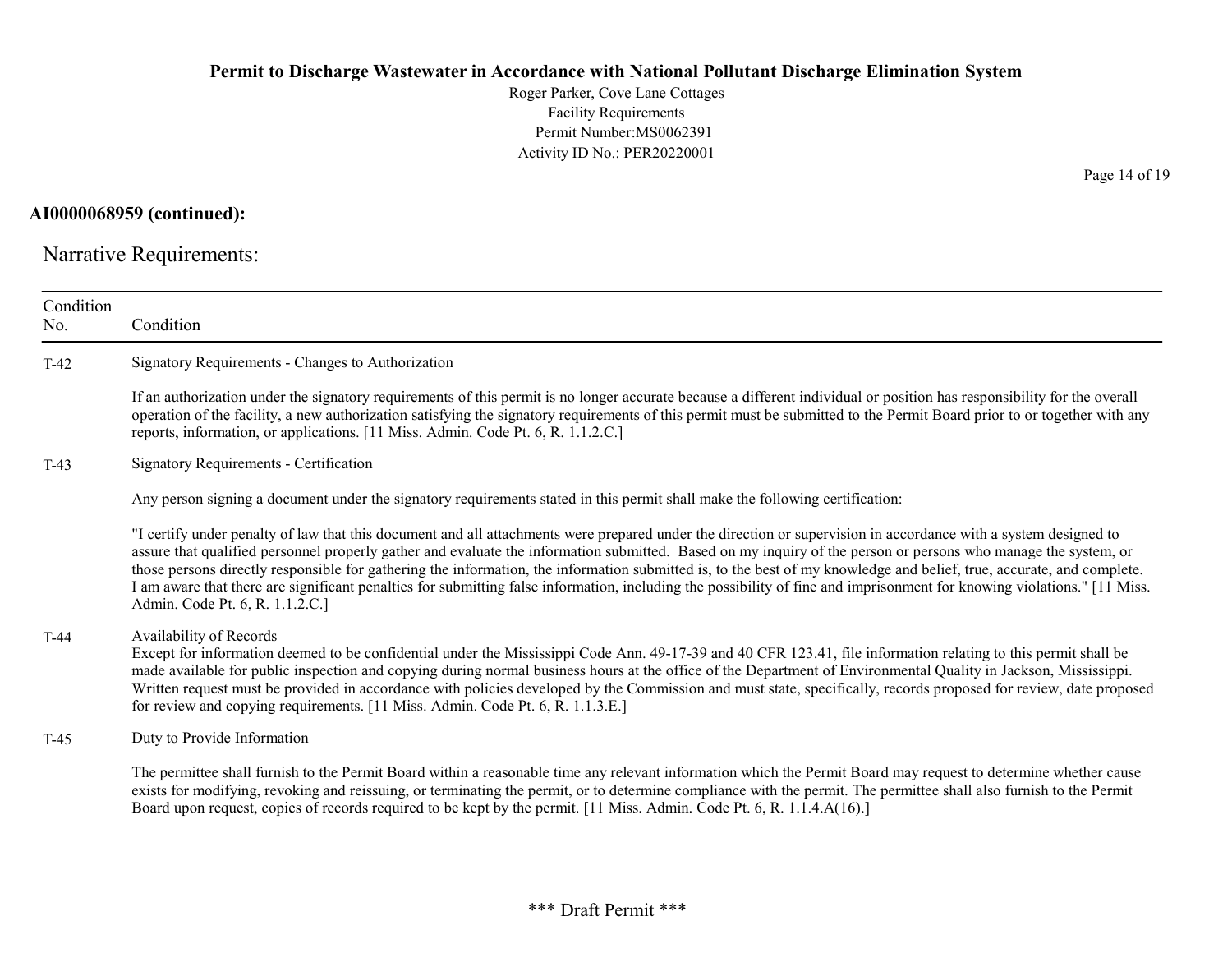Roger Parker, Cove Lane Cottages Facility Requirements Permit Number:MS0062391 Activity ID No.: PER20220001

AI0000068959 (continued):

Narrative Requirements:

| Condition<br>No. | Condition                                                                                                                                                                                                                                                                                                                                                                                                                                                                                                                                                                                                                                                                            |
|------------------|--------------------------------------------------------------------------------------------------------------------------------------------------------------------------------------------------------------------------------------------------------------------------------------------------------------------------------------------------------------------------------------------------------------------------------------------------------------------------------------------------------------------------------------------------------------------------------------------------------------------------------------------------------------------------------------|
| $T-46$           | <b>Toxic Pollutants</b>                                                                                                                                                                                                                                                                                                                                                                                                                                                                                                                                                                                                                                                              |
|                  | The permittee shall comply with any toxic effluent standard or prohibition (including any schedule of compliance specified in such effluent standard or prohibition)<br>established under Section 307(a) of the Federal Water Pollution Control Act. [11 Miss. Admin. Code Pt. 6, R. 1.1.4.A(26).]                                                                                                                                                                                                                                                                                                                                                                                   |
| $T-47$           | Toxic Pollutants Notification Requirements                                                                                                                                                                                                                                                                                                                                                                                                                                                                                                                                                                                                                                           |
|                  | The permittee shall comply with the applicable provisions of 40 CFR 122.42. [11 Miss. Admin. Code Pt. 6, R. 1.1.4.A(26).]                                                                                                                                                                                                                                                                                                                                                                                                                                                                                                                                                            |
| $T-48$           | Civil and Criminal Liability                                                                                                                                                                                                                                                                                                                                                                                                                                                                                                                                                                                                                                                         |
|                  | (1) Any person who violates a term, condition or schedule of compliance contained within this permit or the Mississippi Water Pollution Control Law is subject to<br>the actions defined by law.<br>(2) Except as provided in permit conditions on "Bypassing" and "Upsets", nothing in this permit shall be construed to relieve the permittee from civil or criminal<br>penalties for noncompliance.<br>(3) It shall not be the defense of the permittee in an enforcement action that it would have been necessary to halt or reduce the permitted activity in order to maintain<br>compliance with the conditions of this permit. [11 Miss. Admin. Code Pt. 6, R. 1.1.4.A(24).)] |
| $T-49$           | Oil and Hazardous Substance Liability                                                                                                                                                                                                                                                                                                                                                                                                                                                                                                                                                                                                                                                |
|                  | Nothing in this permit shall be construed to preclude the institution of any legal action or relieve the permittee from any responsibilities, liabilities, or penalties to<br>which the permittee is or may be subject to under Section 311 of the Federal Water Pollution Control Act and applicable provisions under Mississippi Law<br>pertaining to transportation, storage, treatment, or spillage of oil or hazardous substances. [11 Miss. Admin. Code Pt. 6, R. 1.1.4.A(23).]                                                                                                                                                                                                |
| $T-50$           | Property Rights                                                                                                                                                                                                                                                                                                                                                                                                                                                                                                                                                                                                                                                                      |
|                  | The issuance of this permit does not convey any property rights in either real or personal property, or any exclusive privileges, nor does it authorize any injury to<br>private property or any invasion of personal rights, nor any infringement of Federal, State, or local laws or regulations. [11 Miss. Admin. Code Pt. 6, R. 1.1.5.<br>$E.$ ]                                                                                                                                                                                                                                                                                                                                 |

Page 15 of 19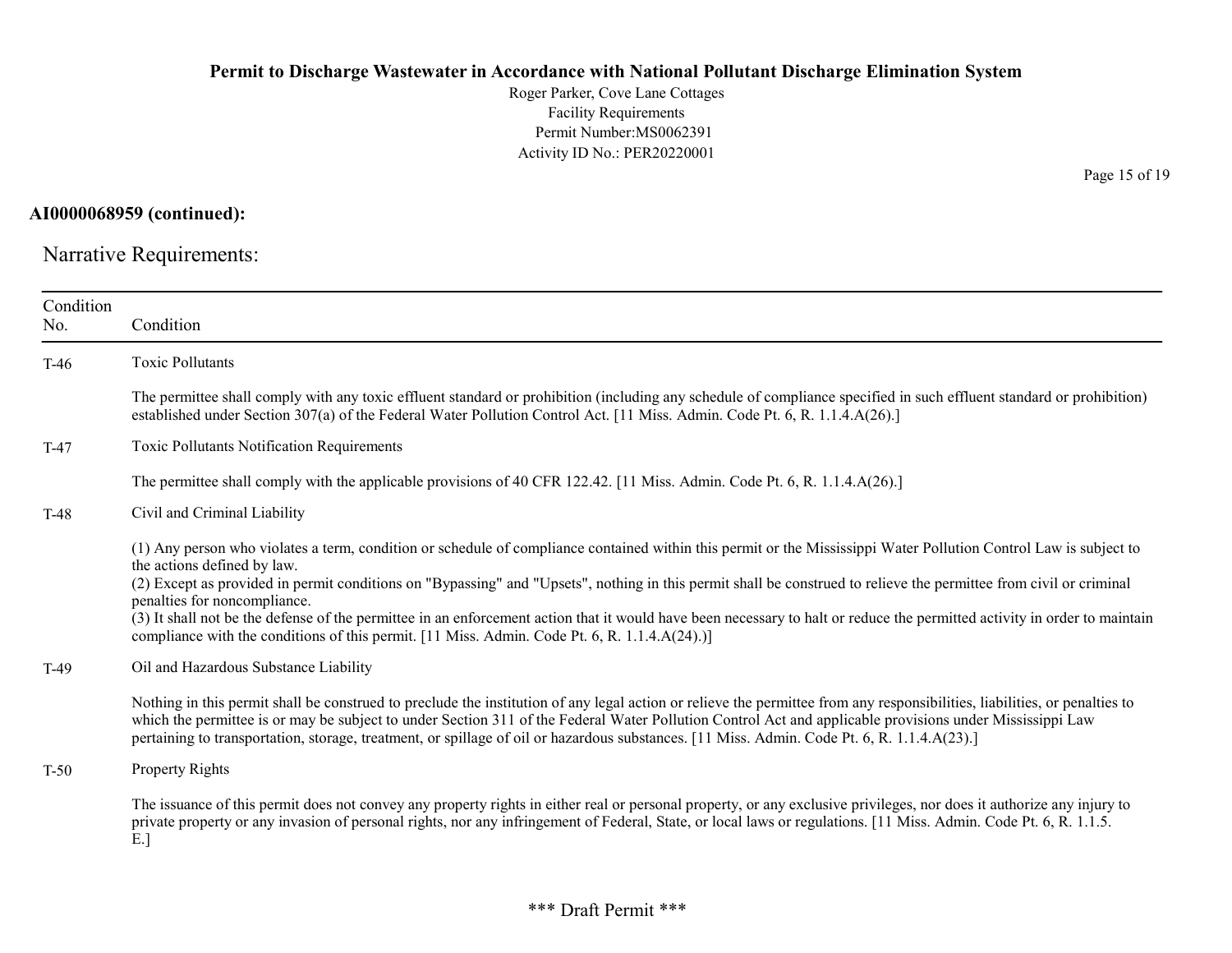AI0000068959 (continued):

Narrative Requirements:

| Condition<br>No. | Condition                                                                                                                                                                                                                                                                                                                                                                                                                                                                                                                                                                                                                                                                                                                                                                                                                                                                                                                                                            |
|------------------|----------------------------------------------------------------------------------------------------------------------------------------------------------------------------------------------------------------------------------------------------------------------------------------------------------------------------------------------------------------------------------------------------------------------------------------------------------------------------------------------------------------------------------------------------------------------------------------------------------------------------------------------------------------------------------------------------------------------------------------------------------------------------------------------------------------------------------------------------------------------------------------------------------------------------------------------------------------------|
| $T-51$           | Severability                                                                                                                                                                                                                                                                                                                                                                                                                                                                                                                                                                                                                                                                                                                                                                                                                                                                                                                                                         |
|                  | The provisions of this permit are severable. If any provision of this permit, or the application of any provision of this permit to any circumstances, is challenged or<br>held invalid, the validity of the remaining permit provisions and/or portions thereof or their application to other persons or sets of circumstances, shall not be<br>affected thereby. [11 Miss. Admin. Code Pt. 6, R. 1.1.4.A(25).]                                                                                                                                                                                                                                                                                                                                                                                                                                                                                                                                                     |
| $T-52$           | Protection of Confidential Information                                                                                                                                                                                                                                                                                                                                                                                                                                                                                                                                                                                                                                                                                                                                                                                                                                                                                                                               |
|                  | (1) Pursuant to Miss. Code Ann. '49-17-39 and 40 CFR 123.41, the Permit Board shall make available to the public all information contained on any form and all<br>public comments on such information. Effluent data and information concerning air or water quality shall also be made available to the public. Information that is<br>determined by the Commission to be trade secrets shall not be disclosed to the public without prior consent of the source of such information. When a claim of<br>confidentiality is made by a person in accordance with the provisions of Miss. Code Ann. '49-17-39, a recommendation on the questions of confidentiality shall be<br>made by the Commission and forwarded to the Regional Administrator (or his/her designee) of EPA for his concurrence in such determination of confidentiality. [11]<br>Miss. Admin. Code Pt. 6, R. 1.1.3.F.]                                                                           |
| $T-53$           | Protection of Confidential Information-continued                                                                                                                                                                                                                                                                                                                                                                                                                                                                                                                                                                                                                                                                                                                                                                                                                                                                                                                     |
|                  | (2) A copy of a State, UIC, or NPDES permit application, public notice, fact sheet, draft permit and other forms relating thereto, including written public comment<br>and other reports, files and information relating to the application not classified as confidential information by the Commission pursuant to part (1) of this<br>requirement, shall be available for public inspection and copying during normal business hours at the office of the Department in Jackson, Mississippi. [11 Miss.<br>Admin. Code Pt. 6, R. 1.1.3.F.]                                                                                                                                                                                                                                                                                                                                                                                                                        |
| T-54             | Protection of Confidential Information-continued                                                                                                                                                                                                                                                                                                                                                                                                                                                                                                                                                                                                                                                                                                                                                                                                                                                                                                                     |
|                  | (3) Upon determination by the Commission that information submitted by a permit applicant is entitled to protection against disclosure as trade secrets, the<br>information shall be so labeled and otherwise handled as confidential. Copies of the information and a notice of the Commission's action shall be forwarded to the<br>Regional Administrator (or his/her designee). In making its determination of entitlement to protection as a trade secret, the Commission shall follow the procedure<br>set forth in Miss. Code Ann. '49-17-39. In the event the Commission denies the claim of confidentiality, the applicant shall have, upon notification thereof, the right<br>to appeal the Commission's determination in the same manner provided for other orders of the Commission. No disclosure, except to EPA, shall be allowed until<br>any appeal from the determination of the Commission is completed. [11 Miss. Admin. Code Pt. 6, R. 1.1.3.F.] |

Page 16 of 19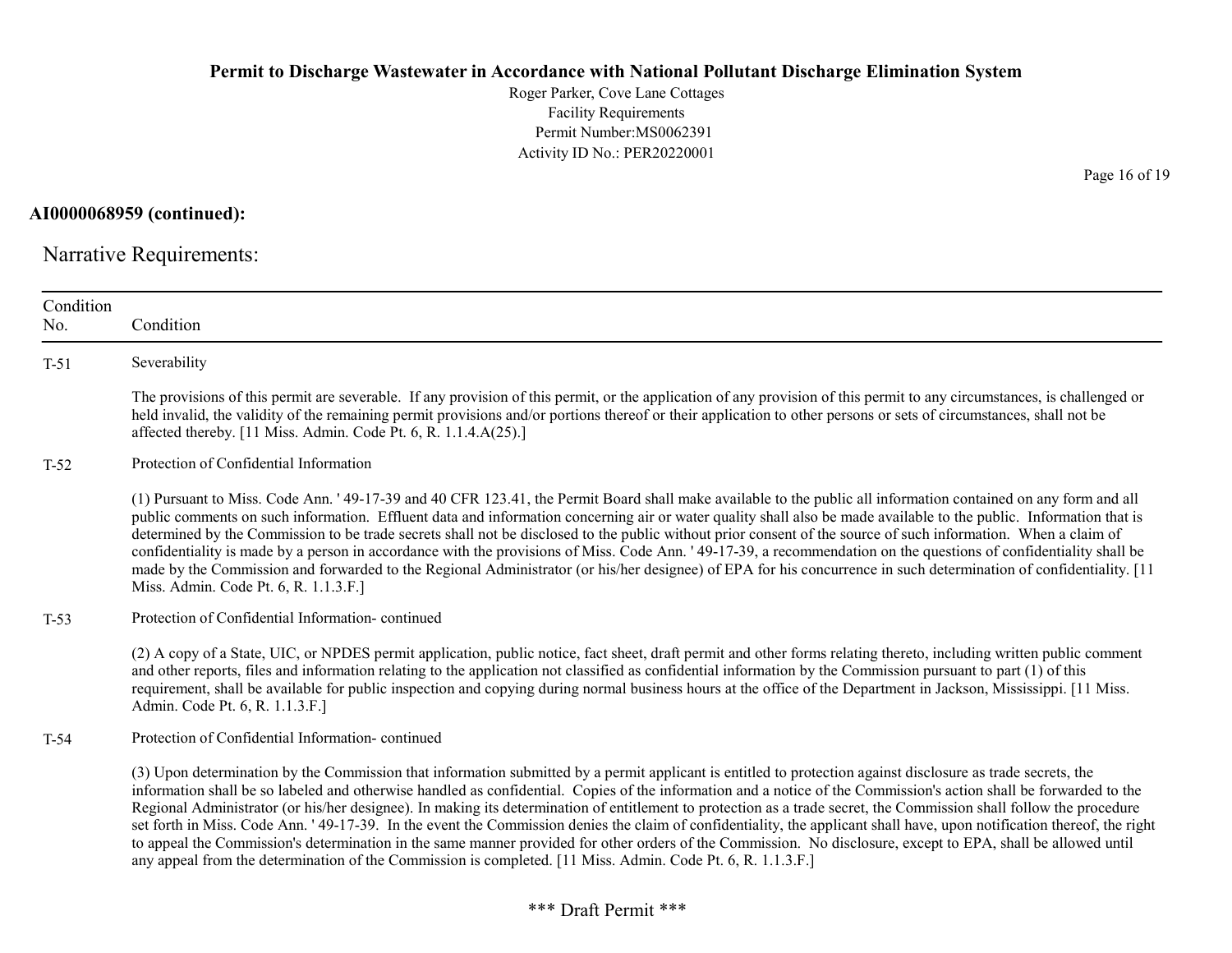Roger Parker, Cove Lane Cottages Facility Requirements Permit Number:MS0062391 Activity ID No.: PER20220001

AI0000068959 (continued):

Narrative Requirements:

| Condition<br>No. | Condition                                                                                                                                                                                                                                                                                                                                                                                                                                                                                                                                                                                                                                                                                                                                                                                                                                                                                                                                          |
|------------------|----------------------------------------------------------------------------------------------------------------------------------------------------------------------------------------------------------------------------------------------------------------------------------------------------------------------------------------------------------------------------------------------------------------------------------------------------------------------------------------------------------------------------------------------------------------------------------------------------------------------------------------------------------------------------------------------------------------------------------------------------------------------------------------------------------------------------------------------------------------------------------------------------------------------------------------------------|
| $T-55$           | Spill Prevention and Best Management Plans                                                                                                                                                                                                                                                                                                                                                                                                                                                                                                                                                                                                                                                                                                                                                                                                                                                                                                         |
|                  | Any permittee which has above ground bulk storage capacity, of more than 1320 gallons or any single container with a capacity greater than 660 gallons, of<br>materials and/or liquids (including but not limited to, all raw, finished and/or waste material) with chronic or acute potential for pollution impact on waters of the<br>State and not subject to Mississippi Hazardous Waste Management Regulations or 40 CFR 112 (Oil Pollution Prevention) regulations shall provide secondary<br>containment as found in 40 CFR 112 or equivalent protective measures such as trenches or waterways which would conduct any tank releases to a permitted<br>treatment system or sufficient equalization or treatment capacity needed to prevent chronic/acute pollution impact. [11 Miss. Admin. Code Pt. 6, R. 1.1.4.A(12)(a).]                                                                                                                |
| $T-56$           | Reopener Clause                                                                                                                                                                                                                                                                                                                                                                                                                                                                                                                                                                                                                                                                                                                                                                                                                                                                                                                                    |
|                  | This permit shall be modified, or alternately, revoked and reissued, to comply with any applicable effluent standard, limitation or storm water regulation issued or<br>approved under Section $301(b)(2)(C)$ , and (D), $304(b)(2)$ , $307(a)(2)$ and $402(p)$ of the Federal Water Pollution Control Act if the effluent standard, limitation or<br>regulation so issued or approved:                                                                                                                                                                                                                                                                                                                                                                                                                                                                                                                                                            |
|                  | 1. Contains different conditions or is otherwise more stringent than any effluent limitation in the permit; or<br>2. Controls any pollutant not limited in the permit.<br>3. This permit shall be modified to reflect any additional or otherwise more stringent limitations and additional monitoring as determined to be necessary by the<br>results of a Completed TMDL. [11 Miss. Admin. Code Pt. 6, R. 1.1.4.F(1).]                                                                                                                                                                                                                                                                                                                                                                                                                                                                                                                           |
| $T-57$           | <b>Closure Requirements</b>                                                                                                                                                                                                                                                                                                                                                                                                                                                                                                                                                                                                                                                                                                                                                                                                                                                                                                                        |
|                  | Should the permittee decide to permanently close and abandon the premises upon which it operates, it shall provide a Closure Plan to the Permit Board no later than<br>90 days prior to doing so. This Closure Plan shall address how and when all manufactured products, by-products, raw materials, stored chemicals, and solid and<br>liquid waste and residues will be removed from the premises or permanently disposed of on site such that no potential environmental hazard to the waters of the<br>State will be presented. Closure plan(s) submitted to and approved by Mississippi Department of Environmental Quality for compliance with other environmental<br>regulations will satisfy the closure requirements for those items specifically addressed in the closure plan(s) as long as the closure does not present a potential for<br>environmental hazard to waters of the State. [11 Miss. Admin. Code Pt. 6, R. 1.1.4.A(11).] |

Page 17 of 19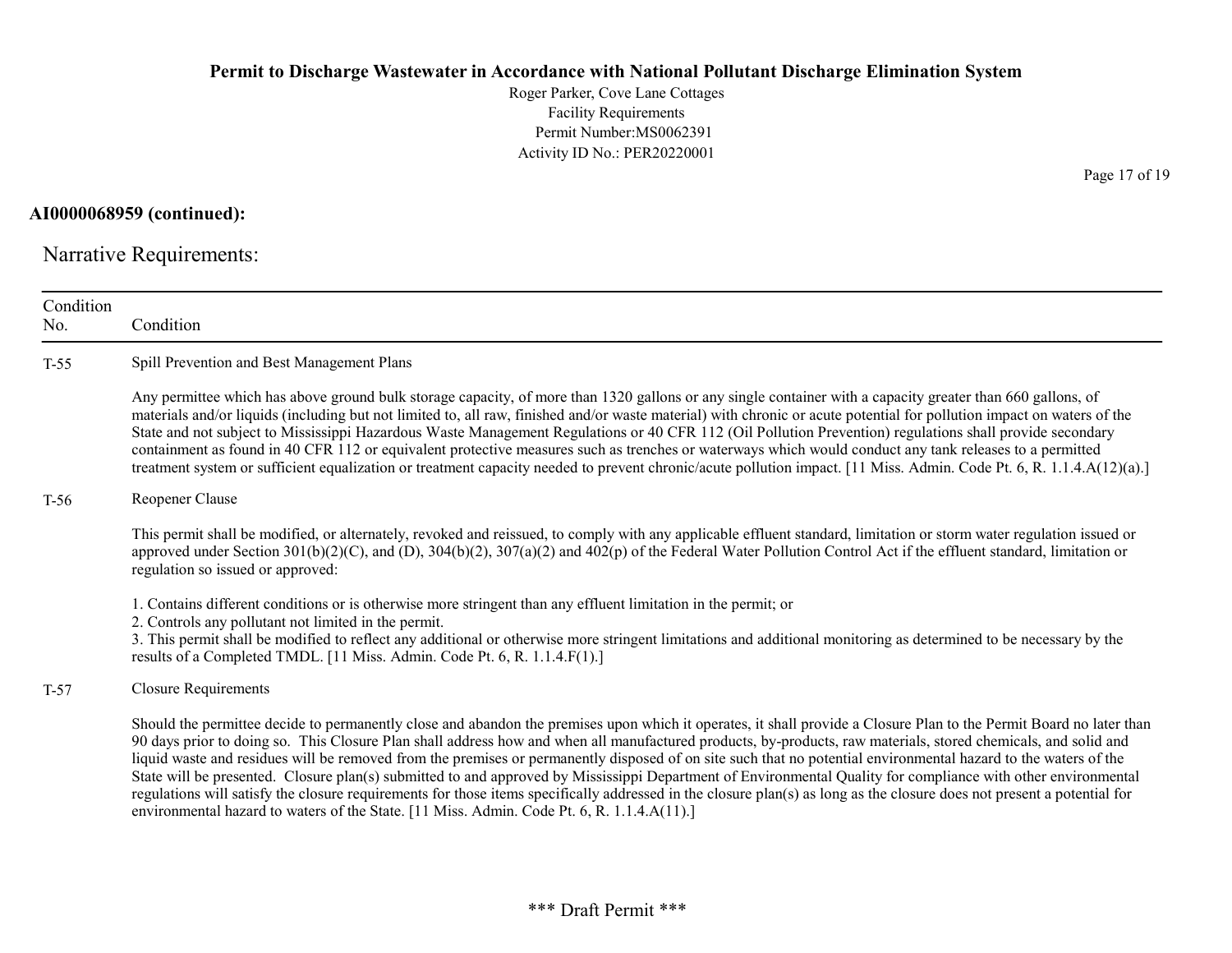Roger Parker, Cove Lane Cottages Facility Requirements Permit Number:MS0062391 Activity ID No.: PER20220001

AI0000068959 (continued):

Narrative Requirements:

| Condition<br>No. | Condition                                                                                                                                                                                                                                                                                                                                          |
|------------------|----------------------------------------------------------------------------------------------------------------------------------------------------------------------------------------------------------------------------------------------------------------------------------------------------------------------------------------------------|
| T-58             | Permit Actions                                                                                                                                                                                                                                                                                                                                     |
|                  | The permit may be modified, revoked and reissued, or terminated for cause. The filing of a request by the permittee for a permit modification, revocation and<br>reissuance, or termination, or a modification of planned changes or anticipated noncompliance, does not stay any permit condition. [11 Miss. Admin. Code Pt. 6, R.<br>1.1.5.C(5). |

Page 18 of 19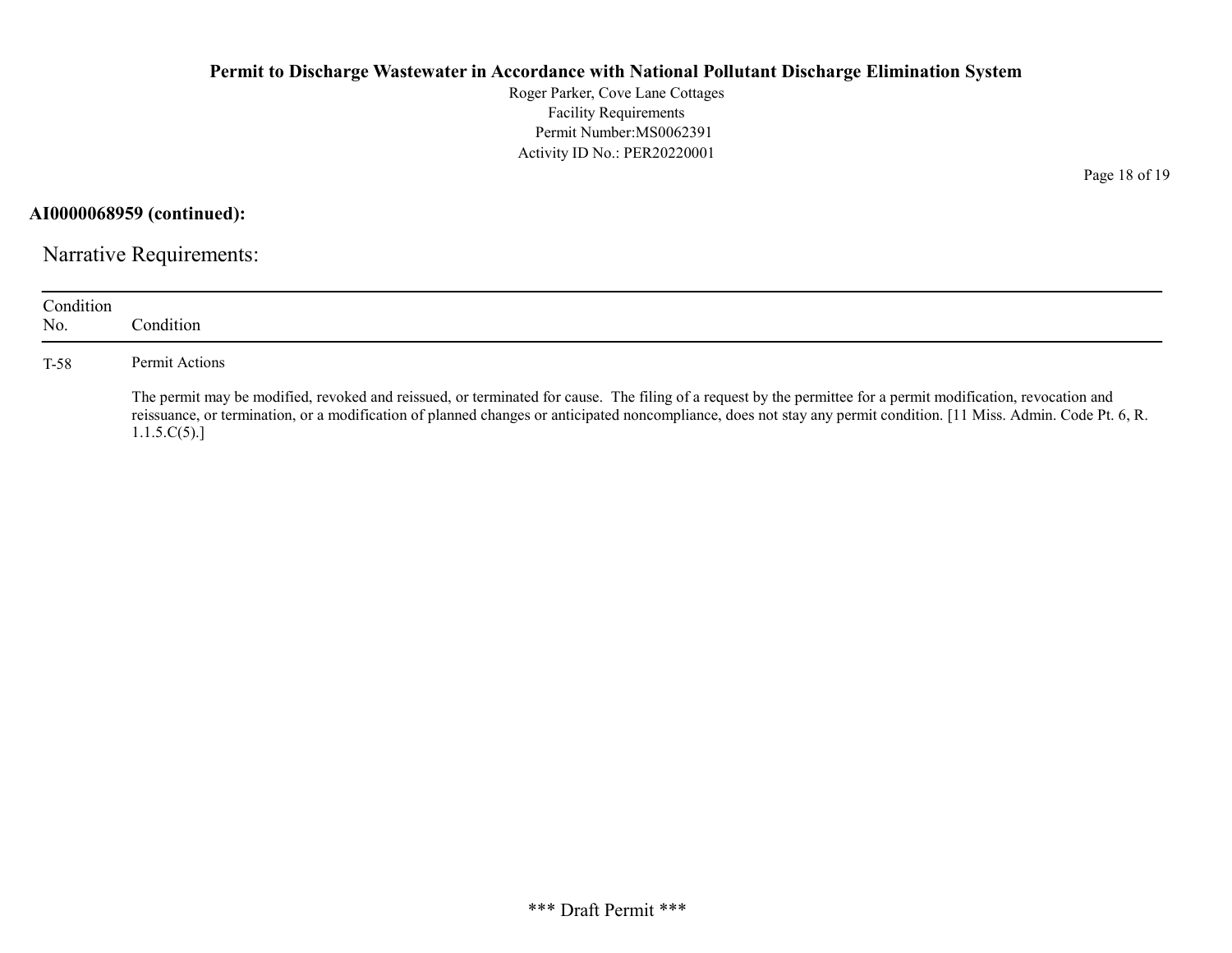Roger Parker, Cove Lane Cottages Facility Requirements Permit Number:MS0062391 Activity ID No.: PER20220001

RPNT0000000002 (0000000001) Outfall 001 (Treated Domestic Wastewater):

Submittal/Action Requirements:

| Condition<br>No. | Condition                                                                                                                                                                             |
|------------------|---------------------------------------------------------------------------------------------------------------------------------------------------------------------------------------|
| $S-1$            | The Permittee shall submit analytical results on an annual Discharge Monitoring Report (DMR) : Due annually by the 28th of January. [11 Miss. Admin. Code Pt. 6,<br>Ch. 1, Subch. 1.] |

Page 19 of 19